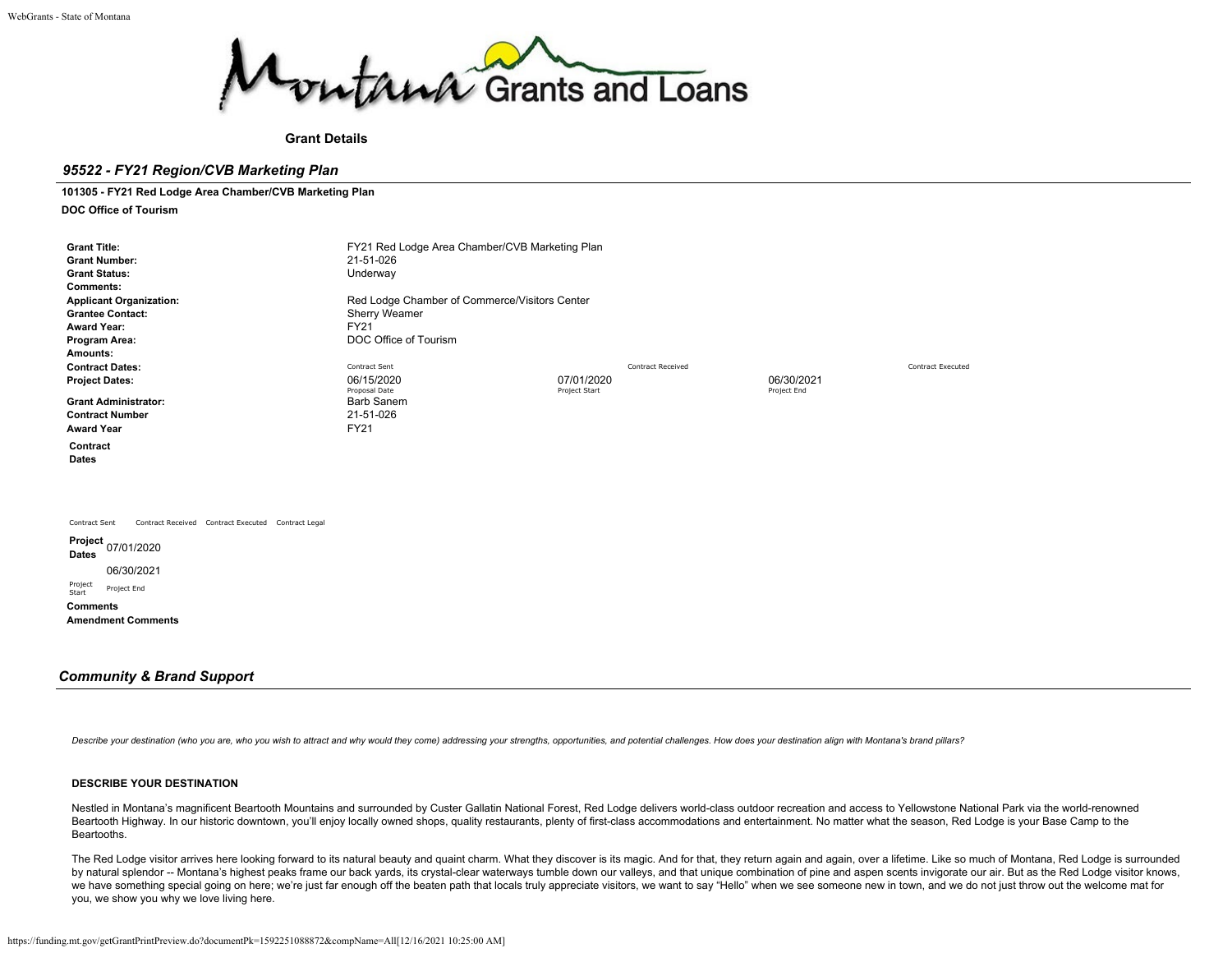Today's travelers are looking for that one of a kind of experience. It's one Red Lodge excels at delivering.

A year-round population of just over 2,000 and a historic Main Street business district with great restaurants, shopping, entertainment, and accommodations means a stay in Red Lodge is an opportunity to make friends with l

Red Lodge, Montana, 2016 Gateway Community of the Year, anchors the most scenic route into YellowstoneNational Park: the 68-mile alpine and structural wonder of the Beartooth Highway, an "All-American Road". Open late May-October, visitors come from around the world to experience its summer snowfields, high-mountain vistas, and legendary curves.

Sitting on the edge of a National Forest, Red Lodge lays claim to more than 3.6 million acres of uninterrupted and unspoiled wild country as our "backyard." Much of that is easily accessible with well-marked trails for hik horseback riders, and many near town are even open to bicyclists. Whatever the day's adventures entail, Red Lodge is the perfect Base Camp to the Beartooths.

Red Lodge is easily accessed from Interstate I-90 via State Hwy 212 from Laurel and Hwy 78 from Columbus. It is a one hour drive from Logan International Airport in Billings which is served by four major Airlines, United, Alaska and American Airlines, and by Cody's airport which is served by United and Delta.

#### **OUR STRENGTHS:**

# **Gateway to Yellowstone National Park**

*The Most Scenic Route to Yellowstone Park***,** over the Beartooth Highway

# **The Beartooth Highway**

Dubbed "the most beautiful roadway in America" by On the Road correspondent Charles Kuralt, the Beartooth Highway climbs to an astounding 10,947 feet above sea level. As it winds its way from Red Lodge to YellowstoneNation Park, the Highway traverses an impressive range of ecosystems and geological wonders. At the highway's summit, travelers find themselves in a sky-high world of glacial cirques, clear alpine lakes, and snow that lingers thr summer months.

### **Gateway to the Absaroka-Beartooth Wilderness**

Our back yard consists of millions of acres of high-country wilderness. As early as 1897, trails began snaking their way up the West Fork canyon, cleared by hand with saws and pickaxes. Today those same trails can take you pristine country where visitors can enjoy a variety of outdoor activities.

# **Great Shops, Restaurants and Music Entertainment**

Charming historic downtown hosts a variety of locally owned stores run by helpful, knowledgeable staff. Pop into one of the many restaurants for a quick burger and a locally brewed beer, or experience fine dining featuring and other local fare. In 2018, eight of our local restaurants were selected to participate in Taste Our Place which is a program launched by the State of Montana. The Taste Our Place logo is a declaration of authentic Mont Quality. Relax and listen to some great music from our many local musicians or attend a first run movie at the historic RomanTheater.

#### **Year-round Skiing**

During the winter months enjoy bountiful snow, shimmering blue skies and terrain for all abilities that make for great fun on the slopes. Red Lodge Mountain is open from mid-November through mid-April.

During the summer months, the Beartooth Highway is your chair lift to acres of open terrain for skiing and snowboarding. For those that are not interested in hiking, there is Beartooth Basin with two permanent poma lifts f access to the Twin Lakes headwall.

#### **Arts and Culture**

Catch the spirit of today at one of the many art and photography galleries in town or experience various styles of art at the Carbon County Arts Guild & Depot Gallery and the Red Lodge Clay Center. For history enthusiasts, Lodge is home to the Carbon County Historical Society and Museum where visitors can learn about the colorful history of Red Lodge and the surrounding areas.

#### **Events and Attractions**

Red Lodge is home to many events and year-round attractions. Yellowstone Wildlife Sanctuary - Home of Champions Rodeo - Beartooth Rally - Winter Fest - National Finals Ski-Joring - Christmas Stroll - Fun Run - Iron Horse Motorcycle Rodeo - Red Lodge Songwriter Festival - Bearcreek Downs Pig Races - Beartooth Run – Shredfest, Cruisen' Red Lodge and many more.

#### **Proximity to Billings**

Billings is the largest city in Montana with a population of over 110,000 and a major transportation hub for South Central Montana. Travelers can reach Billings by air, bus or car on two east and west and via north and sou highways. Billings Logan International Airport is served by four major airlines United, Delta, Alaska, and American.

## **Amenities**

Red Lodge may seem like a remote destination to some visitors, but they will be pleased to find we have the same amenities and comforts they have at home. More than adequate cell phone coverage and broadband internet is available in most areas.

# **OPPORTUNITIES:**

# **Motorcycle/Auto Groups**

The Beartooth Highway was recently voted the Number 1 Motorcycling Road in America by the American Motorcyclist Association. It is a "bucket list" item for many motorcycle enthusiasts.

## **Small Groups**

Red Lodge is the perfect destination for small groups. RV clubs, executive retreats, conventions of 200 people or less, craft clubs, all find the comfortable meeting spaces and hospitality of Red Lodge a great place to spu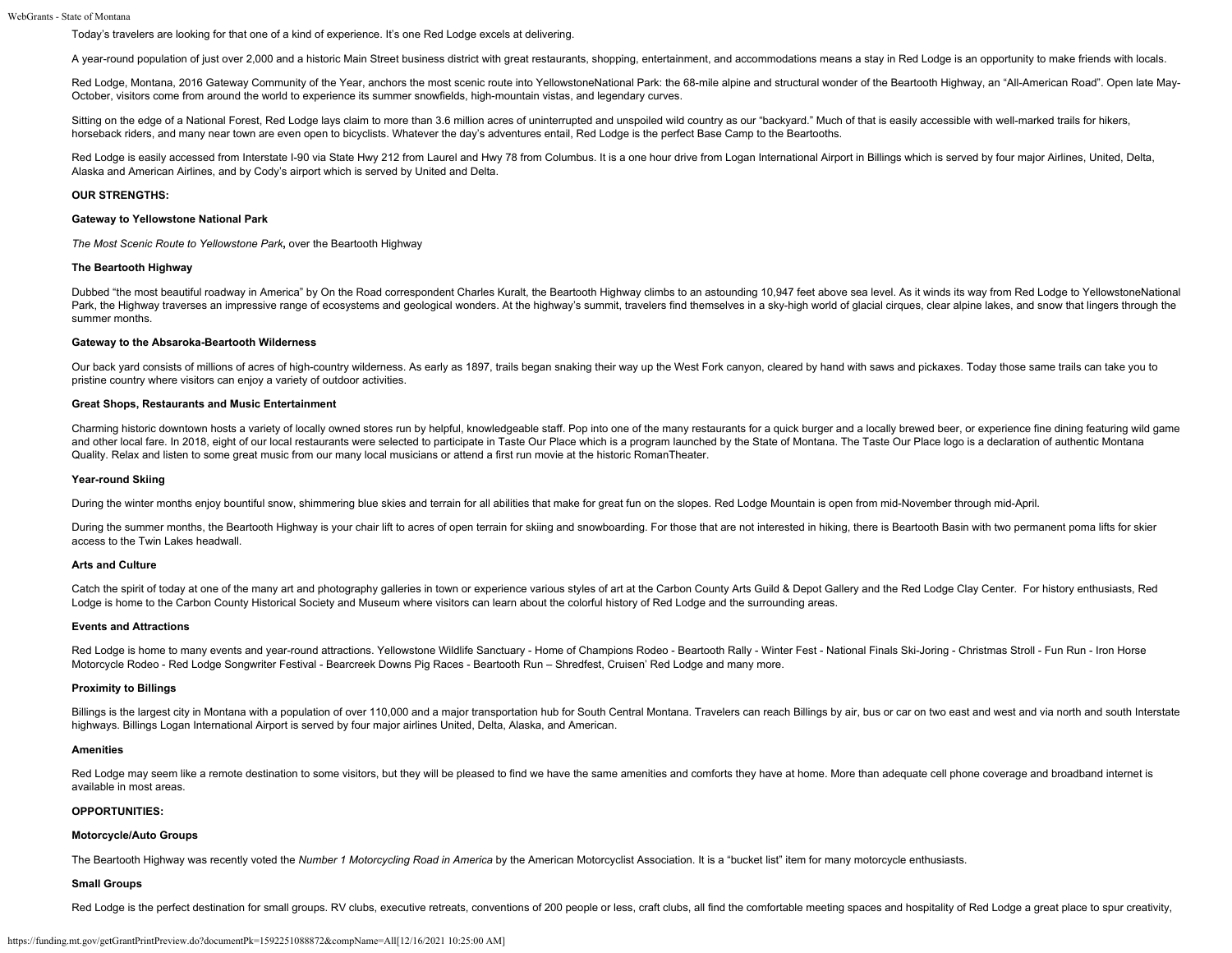make new friendships and renew old relationships.

# **Weddings/Reunions**

Picturesque venues, quality lodging options, and numerous recreational opportunities in the surrounding area make Red Lodge the perfect setting to gather family and friends for your wedding or reunion.

# **Tournaments/Community Events**

The newly revamped Roosevelt Center, our modern high school auditorium, and other historic venues, provide the opportunity to house tournaments as well as larger community events.

#### **Outdoor Competitions**

Challenging, yet stunningly beautiful terrain attracts competitors from around the country to a multitude of outdoor events. Included among these events are the Beartooth Run, Nitty Gritty Road Race, Collegiate Ski Races, Ski Joring Championships and the summer Shredfest which is the only summer qualifier in North America for the Freeride World Tour.

# **Media Partnership Opportunities**

Billings has a wide reach with television, radio and print media that we can better utilize with positive and timely press releases and promotional partnering. Quarterly, the Billings Gazette features what is going on in R Explore editorial section. More can be done with KTVQ, KULR, YPR, and the print media options in Billings, Yellowstone Valley Women, and Magic Magazine, among others.

#### **Annual Events**

Red Lodge has a growing number of competitive, recreational and cultural events. Many of these events take place during the summer months but winter events such as the Alpine Ski Races, National Ski Joring Championships, a Winter Fest also attract visitors from in state and out of state locations. In the Summertime we have Red Lodge Music Festival, Red Lodge Songwriter Festival, Fourth of July Rodeos and Parades, Beartooth Basin Summer Ski A Beartooth Bike Rally, Cruisen' Red Lodge Vintage Car Show, and Labor Day Fun Run just to name a few.

# **Location and Way Finding Signage**

Red Lodge is miles from a major highway. Montana Highway signs point Yellowstone Park travelers past Red Lodge exits or towards the Chief Joseph Highway in Wyoming. Location and Way Finding Signage has finally come to fruition and will be implemented in time for this year tourist season.

# **OUR CHALLENGES:**

# **COVID 19**

In addition to our normal challenges, Red Lodge will have the added, significant challenge of adjusting to changes brought forth by the continuing COVID 19 Pandemic. Fear and uncertainty provide challenges on both ends of spectrum. From the business perspective, residents are afraid of bringing COVID 19 into a town that has had very few cases in spite of being a high profile area for visitors. On the other side, travelers that we normally e hunkering down due to the pandemic and are choosing not to travel either from fear of catching the virus or from the many economic hardships that were suddenly thrust upon them. One of most significant challenges will be m business and travelers alike feel safe enjoying what our community has to offer while maintaining proper social distancing (along with any other restrictions the CDC may recommend) as we find our way forward.

# **Making Red Lodge a Destination**

Red Lodge is used as a 'Pass Through" for the Beartooth Highway and Yellowstone Park in the summer. If we can influence a small percentage of summer travelers to stay one additional night in Red Lodge and enjoy all the offerings of our town and surrounding area, it will make a significant impact on our local economy. In the winter months we need to reinforce Red Lodge as a winter destination to skiers and non-skiers alike. First class re comfortable accommodations, great shopping, restful relaxation, ice-skating, Nordic skiing, wildlife viewing, and hiking are a few of the winter time activities available in Red Lodge. Red Loge Mountain is a fabulous, fami alpine ski area.

# **Location and Way Finding Signage**

Red Lodge is miles from a major highway. Montana Highway signs point Yellowstone Park travelers past Red Lodge exits or towards the Chief Joseph Highway in Wyoming.

**Montana is perceived as challenging to access.** In addition to the states' destination attribute weaknesses, both the Montana and Red Lodge brand brings with it this perceived access challenge.

#### **Beartooth Highway is Seasonal**

Weather and snow plow funding often delay the opening of the Beartooth Highway in the spring. Snowstorms will temporarily close the road. Timely communication of the road status is challenging with reports of closures carr higher priority than reports of the Highway re-opening. The portion of the Highway located in Wyoming is a secondary priority for snowplows.

# **Make Winter Success Less Dependent on the Snow Conditions at Red Lodge Mountain**

Red Lodge Mountain is the major draw for Red Lodge in the winter season. The town's commerce follows the guality of the snow conditions on the mountain. We can reduce the dips when snow conditions are not at their best by promoting all of the other amenities, events, and winter time activities going on in Red Lodge. Red Lodge is within easy reach of public access to BLM lands, Forest Service lands, and national parks. Hiking, cross country wildlife viewing, scenic drives, shopping, fine dining, and relaxing in one of our great accommodations are all available.

# **Online Mapping Services**

Google Maps and others report inaccurate information for routes and business addresses.

# **Lack of City Marketing Support**

While the City of Red Lodge collects a Resort Tax, the governing body offers no marketing or promotional funds for Red Lodge.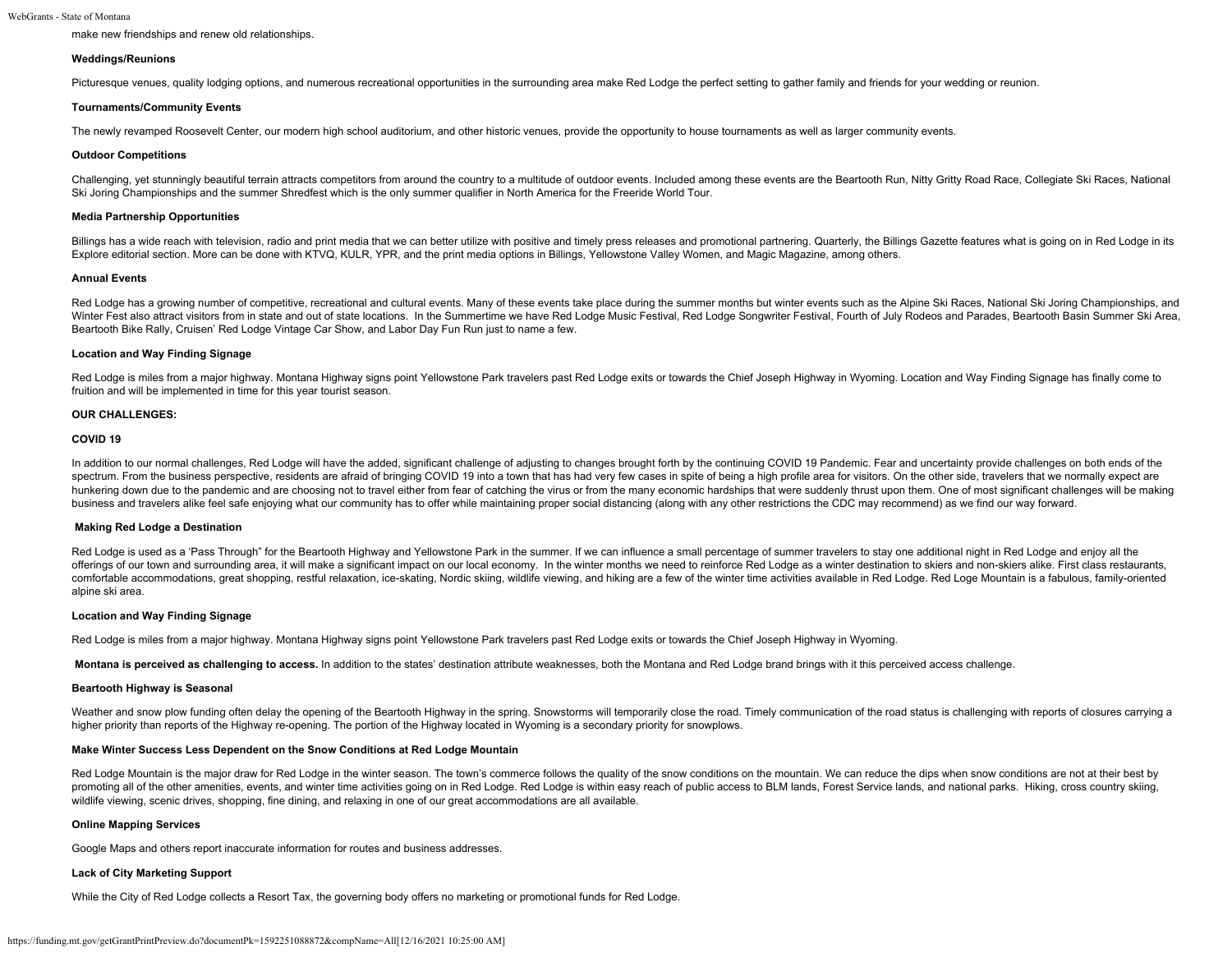# **Perceived lack of comforts/technologies**

Montana is perceived to be somewhat remote and lacking many of the amenities and technologies those travelers who may be less outdoor minded are looking for.

**Perceived costs and time requirements inhibit visitation to Montana.** Research shows focus group and in-depth participants expressed serious concerns about the cost of a trip to Montana. Beyond the cost of traveling to Montana, many generally felt that a trip to Montana would require a significant investment of time.

# **COMPETITOR ANALYSIS:**

# **Jackson Hole, WY**

Popular tourism destination because of its proximity to Yellowstone & Grand Teton National Parks. Website, mobile, social media, and internet advertising resources.

# **Livingston, MT/Gardiner, MT**

Way finding signage on I-90. Year-round entrance to Yellowstone Park.

# **Bozeman, MT / Big Sky, MT**

Greater variety in lodging, dining and shopping opportunities, including groups, conventions and conferences. Proximity to Yellowstone Park. Four-season activities. Popular ski area. Cultural, historic, and educational act events, and attractions. Significantly greater marketing dollars.

#### **West Yellowstone, MT**

West entrance to Yellowstone Park. The name West Yellowstone. More lodging and dining options. Significantly greater marketing dollars.

#### **Cody, WY**

Eastern gateway to Yellowstone Park, access to five scenic byways including Chief Joseph Highway is a second route to Beartooth Highway and Northeast entrance. Lodging options, Buffalo Bill Center of the West, regional air By partnering with Wyoming Tourism, Cody has successfully marketed itself as "Yellowstone Country" and its airport "Yellowstone Airport." Significantly more funding for promotion is directed to Cody by local, county and st monies.

#### **Colorado**

Travelers' perceptions make Colorado Montana's top competitor. In addition to awareness, demand, excitement for, and visitation at significantly higher rates than Montana, research illuminated the directly competitive rela Colorado represents. In discussing where to go in the West and Montana specifically, it was clear that most research participants viewed Colorado as the destination they would be heavily weighing Montana against, and a mor persuasive one at that. These travelers felt Colorado had similar offerings on a basic level-spectacular natural beauty, abundance of outdoor recreation, outdoor culture, and winter sports. Very importantly, Colorado's cit infrastructure, and mature tourism product were seen as providing more of a "safety net," something that was keenly on the minds of those who were less on the outdoor spectrum and/or less familiar with traveling in this re U.S.

### **MONTANA'S BRAND PILLARS:**

The Montana Brand Pillars were seemingly written for Red Lodge.

Nestled in the Beartooth Mountains, with Yellowstone Park just up the road, and the Beartooth All American Highway at our doorstep, we truly offer more spectacular unspoiled nature than anywhere else in the lower 48.

A little off the beaten path Red Lodge, a historic mining town, is a vibrant and charming community that serves as a gateway to many natural wonders.

From art walks to downhill mountain bike rides, from reading a good book by the fire to skiing fresh powder, Red Lodge is a friendly, welcoming town offering a wide range of activities in every season. Enjoy breathtaking e by day and relaxing hospitality by night. Regardless of your choice of activities, our community works hard to make your visit an experience to remember.

#### **Describe your destination.**

# **THREE PHASES OF THE TRAVEL DECISION; INSPIRATION, ORIENTATION AND FACILITATION:**

The overall consumer-marketing goal is to expose our brand, "Base Camp to the Beartooths", to potential visitors and invite them to stay a night or longer in Red Lodge. A strong social-media presence, along with online and marketing via cooperative efforts with Yellowstone Country Travel Region, and the Red Lodge TBID provide inspiration. Once inspired, potential guests will be oriented appropriately via the Destination Red Lodge Travel Plan RedLodge.com. The CVB follows through to facilitate their stays once they arrive via front line staff of tourism partners and stakeholders and the Red Lodge Visitor Information Center staff and volunteers.

Our content will focus on the three core elements travelers are looking for when deciding on an outdoor destination such as Red Lodge:

- 1. unique natural encounters without giving up modern comforts
- 2. comfortable isolation that attracts free-spirited adventurers,
- 3. a place for entirely new experiences and a place for new ways of experiencing the familiar.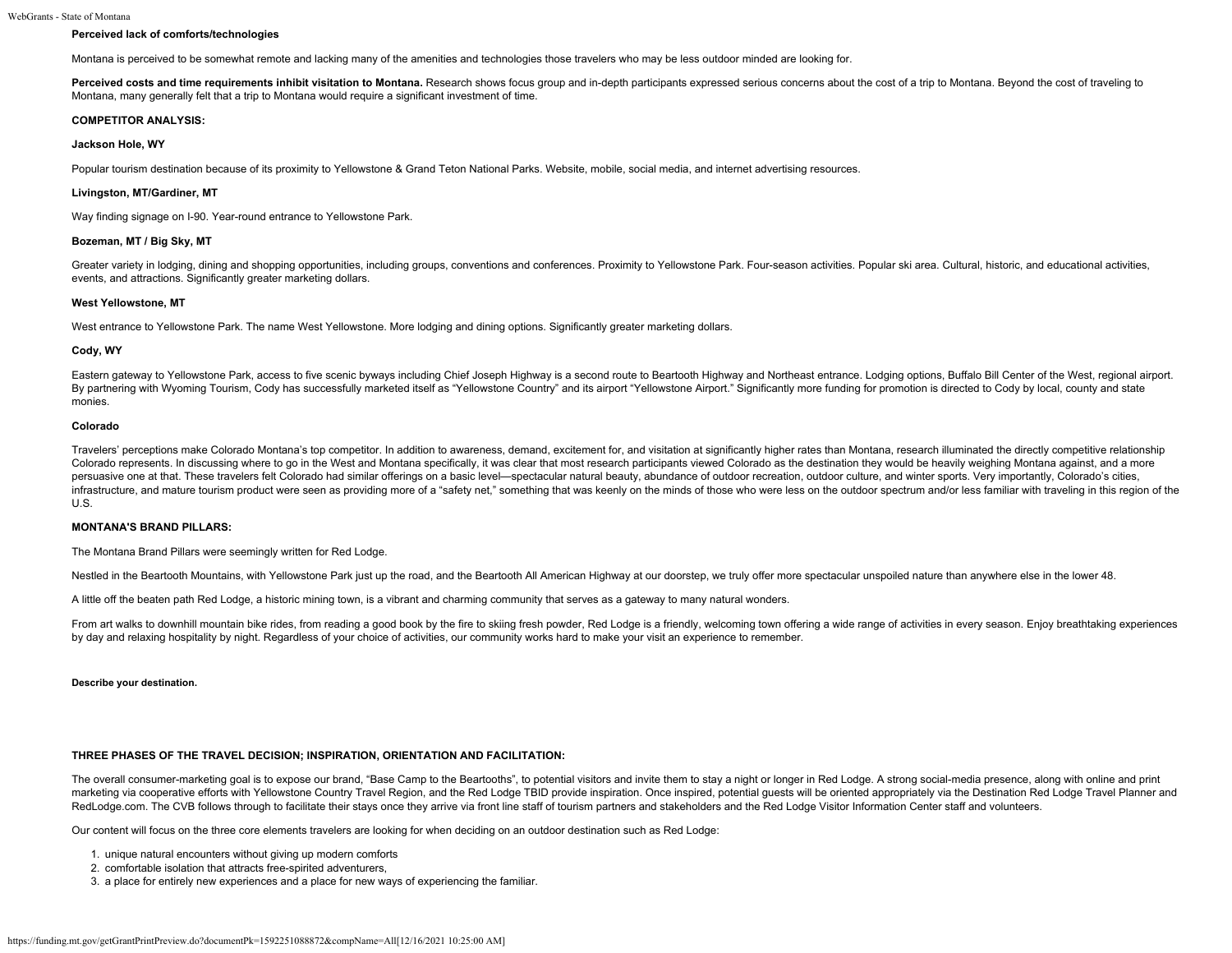# **Optional: Include attachments here**

*a. Define your target markets (demographic, geopgraphic and psychographic).*

#### **OUR TARGET MARKET**

## **OUR TARGET MARKETS DEFINED**

## **The High Potential Visitor**

This group is clearly a high-value audience; it is different from other travelers in important ways. Behaviorally and demographically, the survey shows that high potential Montana visitors have a remarkable and distinctive group of heavy travelers is not only attracted to Montana, they see the destination as more attractive and competitive when compared to the regional competition. In brief, high potential Montana visitors are:

- City dwellers (i.e., not rural and not suburban)
- Married with children
- Well-educated, Affluent
- Younger
- Frequent travelers
- Male-oriented (54.3% male and 45.7% female)
- Strongly attracted to Montana's tourism offering
- Familiar with Montana's tourism offering
- Likely repeat visitors
- Outdoor-oriented travelers

High potential Montana visitors are also heavy consumers of recreational activities. This group is interested in a diverse array of Montana activities, centered around day hiking and visits to the National Parks.

Family travelers are a natural fit with Montana's travel product, including that available in the Eastern portion of the state. They are a large and lucrative segment. In the Montana Brand Exploration Survey, approximately 32.0 percent, of travelers reported having children under the age of 18 in their homes. Like high potential visitors, family travelers index high no outdoor psychographics, have high incomes and would expect to spend more longer in the state than other travelers. Family travelers are interested in a variety of Red Lodge experiences, but their ideal trips would appear to center around Yellowstone National Park, day hiking, horseback riding, scenic byways. This niche market also expresses significant interest in child-friendly activities related to history, culture, and geology.

Red Lodge offers affordable vacation opportunities to families visiting Montana for the first time or coming back on a repeat visit. 85% of visitors surveyed responded they will return to Montana within the next two years. returning visitors are a significant target for our CVB.

Geo-tourism is defined as tourism that sustains or enhances the distinctive geographical character of a place-its environment, heritage, aesthetics, culture, and the well-being of its residents. Geo-travelers are high-valu impact visitors who appreciate the unique characteristics, eccentricities, and natural qualities of Red Lodge. They place high value on travel experiences that respect and support the local character of place and are less become discouraged in their travel experiences by travel distances/difficulties and vagaries of weather.

# **History Buffs**

History buffs score higher on the psychographic index, have proven to have higher incomes, and would spend more and stay longer compared to non-history buffs.

# **Our Traveler at a Glance**

- Healthy, Active, Outdoor Enthusiasts
- Arts, Crafts, Entertainment Enthusiasts
- Motorcyclists and Auto Enthusiasts
- RV Enthusiasts
- Empty Nesters/Active Retirees
- $\bullet$  Income: AHI of \$50,000+
- Education: Bachelor's Degree
- Age: 35-65

# **Core Geographic Markets**

Red Lodge is located in the South Central portion of Montana. We are the gateway to the Northeast Entrance to Yellowstone Park via the Beartooth Highway. Because of our geographic location, the majority of visitors come fr east of us.

## **Summer**

California, Florida, Texas, Wyoming, Idaho, Colorado, Washington, and the Mid-Western States, particularly Minnesota and Wisconsin.

## **Winter**

California, Florida, Wyoming, North Dakota, Minnesota and SK/MB Canada are key winter markets.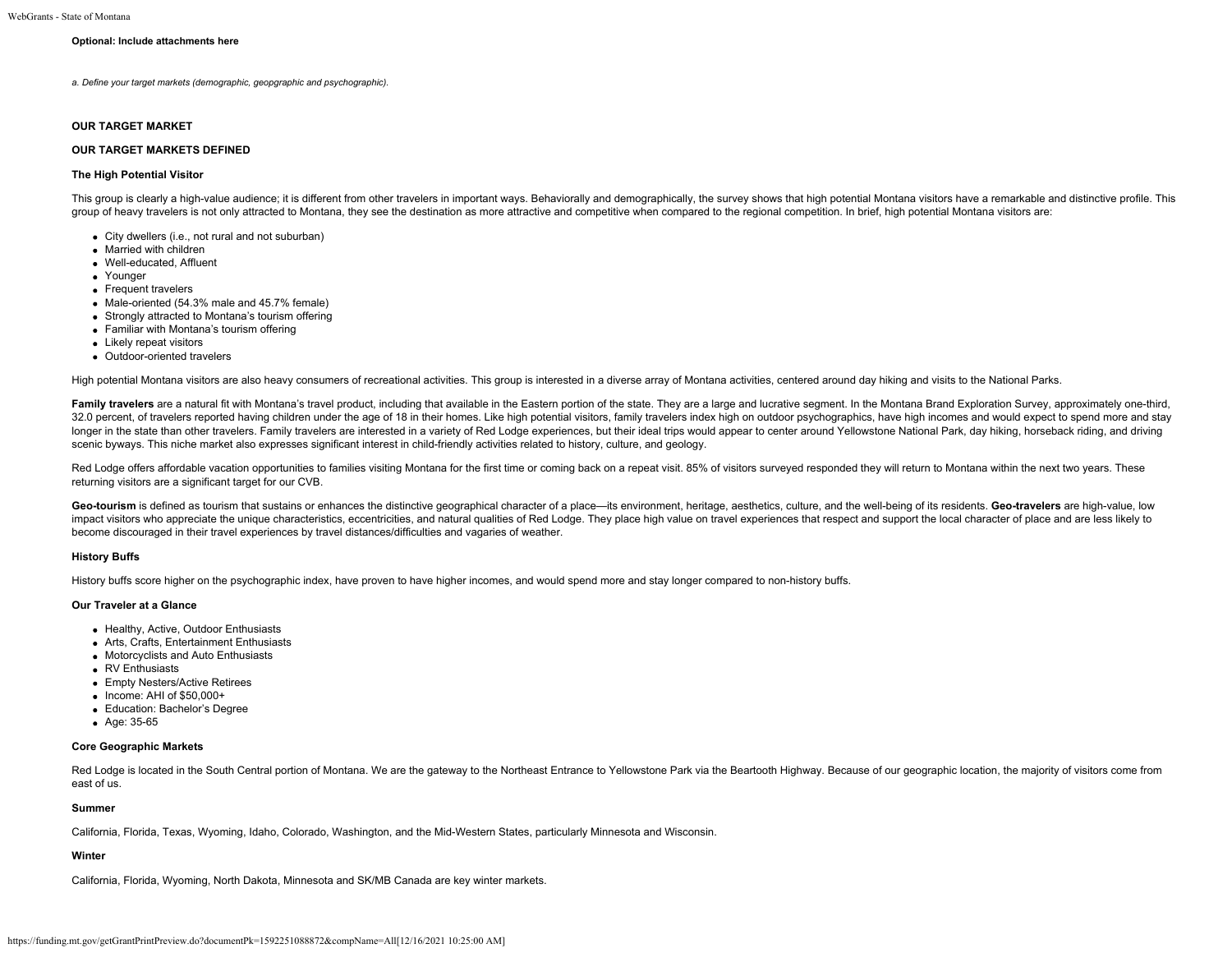## *b. What are your emerging markets?*

#### **OUR EMERGING MARKETS**

# **Two Wheel travelers**

Motorcyclists and bicyclists are attracted to the Beartooth Highway for its beauty and challenge. This segment of the tourism market is growing and important as they view the Highway as a destination and spend multiple nig area.

#### **Foodies**

Red Lodge has an array of excellent restaurants, an award winning craft beer brewery, gourmet food and wine shops, for those travelers that seek unique dining experiences.

# **Entertainment/Music Seekers**

On any given night there are a number of bars and restaurants that feature live music, both local artists and touring bands. During the course of the year, events such as The Red Lodge Music Festival and the Red Lodge Song Festival bring world class musicians to Red Lodge to share their art.

# **Billings**

The Billings area is 60 miles away and has a population base of approximately 170,000. The Billings Convention and Meeting market is growing and we will continue to develop our relationship with the Billings CVB, Visit Bil Billings market is the perfect target to strengthen our winter destination business, especially on non-holiday weekends.

# **Corporate Retreats**

Red Lodge is the perfect place for executive retreats and small group gatherings for associations, social clubs and private companies located in Billings and Bozeman.

# **Areas to the East**

Eastern Montana, North Dakota, and Minnesota continue to be strong markets and will be the focus for our Winter destination marketing.

# **Colorado & other Mountain States**

We have listed Colorado previously as a competitor for non-resident visitors. However, state tourism data and our own information indicate a rising interest in visiting Montana and specifically Red Lodge from Coloradans. A own tourism industry continues to grow and their population continues its rapid growth, the competition for outdoor space grows in equal proportion. Many Colorado residents, especially those from major metropolitan areas a looking for less crowded, less expensive, simpler destinations, much the way Colorado used to be. Red Lodge is the perfect fit, an 8-9 hour drive or a one hour direct flight from Denver, their largest metropolitan area.

#### **Optional: Include attachments here.**

*c. What research supports your target marketing?*

## **Demographic Research**

#### **(ITRR 2017 Interactive Data Non-Resident Travel Survey Report) \***

- Average Age 57
- Age Groups –47% 55-64, 43% 65-74, 21% 45-54, 23% 35-44, 21% 25-34
- Gender 53% Male, 47% Female
- Group Size 52% Couple, 5% Self, 31% Immediate Family
- Average Group Size 2.43
- $\bullet$  Household Income 23% Less than \$50k, 7% \$75-\$100k, 13% \$50-\$75k, 29% \$100-\$150k

*\*All percentages taken from online ITRR reports with 72 respondents*

# **Facebook Demographics – Top 4 Categories, 65%, are women**

- 15% Women 35 to 44 Years
- <sup>16%</sup> Women 45 to 54 Years
- 10% Women 25 to 34 Years
- 13% Women 55 to 64 Years
- 9% Women 65+ years

# **Geographic Research – Non Resident**

**ITRR – Non Resident**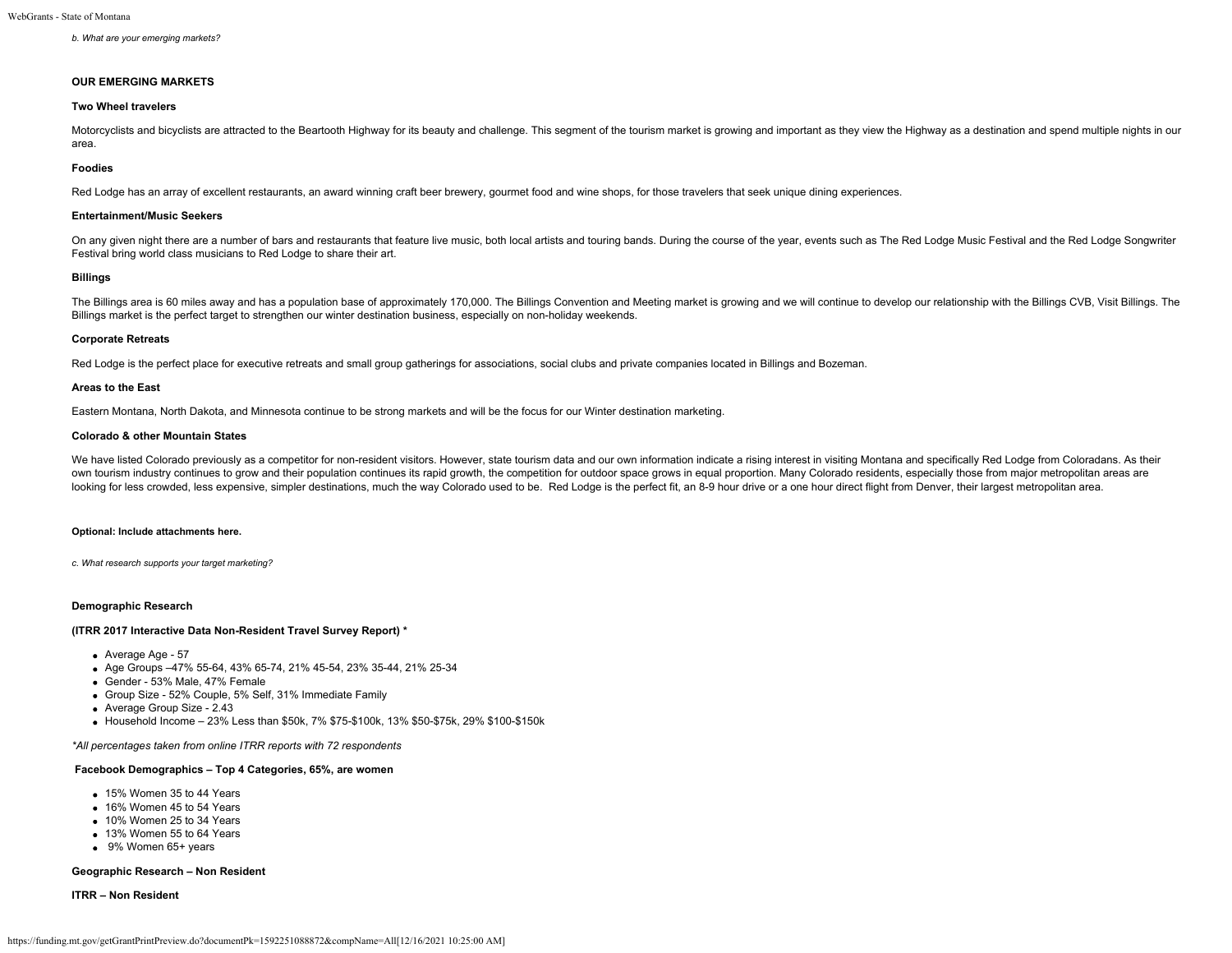- ITRR 2014 Texas, Minnesota, Missouri, Kentucky, Arizona
- ITRR 2015 Wyoming, Minnesota, California, Colorado
- ITRR 2016 Wyoming, Minnesota, Washington, Colorado
- ITRR 2017 California, Wyoming, North Dakota, Idaho, Wisconsin

# **RedLodge.com Travel Planner Requests**

For 2019, 1158 travel planner packets were requested. The Midwest accounted for 37% of all requests. Top states were Minnesota with 9% and Florida and Texas with 5%

# **Facebook – Top 5 Cities (Outside Montana)**

- Cody, WY
- Bismarck, ND
- Powell, WY
- Denver, CO
- Gillete, WY

# **Facebook – Top 5 Cities (Within Montana)**

- Billings
- Red Lodge
- Bozeman
- Laurel
- Missoula

ITTR 2017 non-resident study data showed the average length of stay for non-resident visitors to Montana was 7.31 nights with 78% of in Yellowstone Country. 57% of the Non-resident travelers stated their primary reason for is vacation/recreation/pleasure, which leads to the supposition that they want a broader experience than just visiting Yellowstone Park.

The following 2017 ITTR data outlines what visitors are doing while in our area.

- Scenic Driving 70%
- Wildlife Watching 60%
- Day Hiking 57%
- Recreational Shopping 33%
- Visit local brewery 29%
- Nature Photography 27%
- Visiting Museums 22%
- Fly fishing 20%
- Car/RV camping 18%
- Visiting Historical Sites 18%
- Attending Festivals and Events 17%
- Followed by river rafting/floating, farmers markets, birding, skiing/snowboarding

# **Key Psychographic Markets for Red Lodge**.

- Social Class middle to upper class (in terms of disposable income)
- Lifestyle active, outdoor recreational oriented, frequent travelers
- Opinions interested, but primarily influenced by desire to experience things for themselves
- Attitudes & Interests outdoor activities, history & culture, foodies
- Attitudes & Beliefs environmentally conscious, has an adventurous spirit, likes nature
- Technology savvy using mobile devices in all stages of planning & travel

# **Beartooth Highway Economic Impact Research**

During the winter season, Red Lodge, MT is not considered a gateway community because of road closures limiting access only to Cooke City/Colter Pass/Silver Gate, MT and Cody, WY (via the Chief Joseph Scenic Byway).

Nonresident visitor expenditures contributed to over \$41.1 million in economic activity to Carbon County in 2016, the vast majority being spent in Red Lodge. The economic impact for this region from nonresident travelers i substantial to local communities. Furthermore, results identified that nonresidents perceive the Beartooth Highway as a destination in itself, not simply a highway.

2015 average spending in Carbon County by nonresident visitors to Montana totaled \$63.4 million. This \$63.4 million in local spending directly supports \$40.2 million of economic activity in the region, and supports an addi million of economic activity, indirectly.

Source: [http://scholarworks.umt.edu/cgi/viewcontent.cgi?article=1352&context=itrr\\_pubs](http://scholarworks.umt.edu/cgi/viewcontent.cgi?article=1352&context=itrr_pubs)

# **OVERALL GOALS**

As we near our 6th year, we reflect on our previous success and the upcoming challenges for the future. In 2016 Red Lodge received the MTOTBD Gateway Community of the Year award for our Branding Efforts. Our Lodging Tax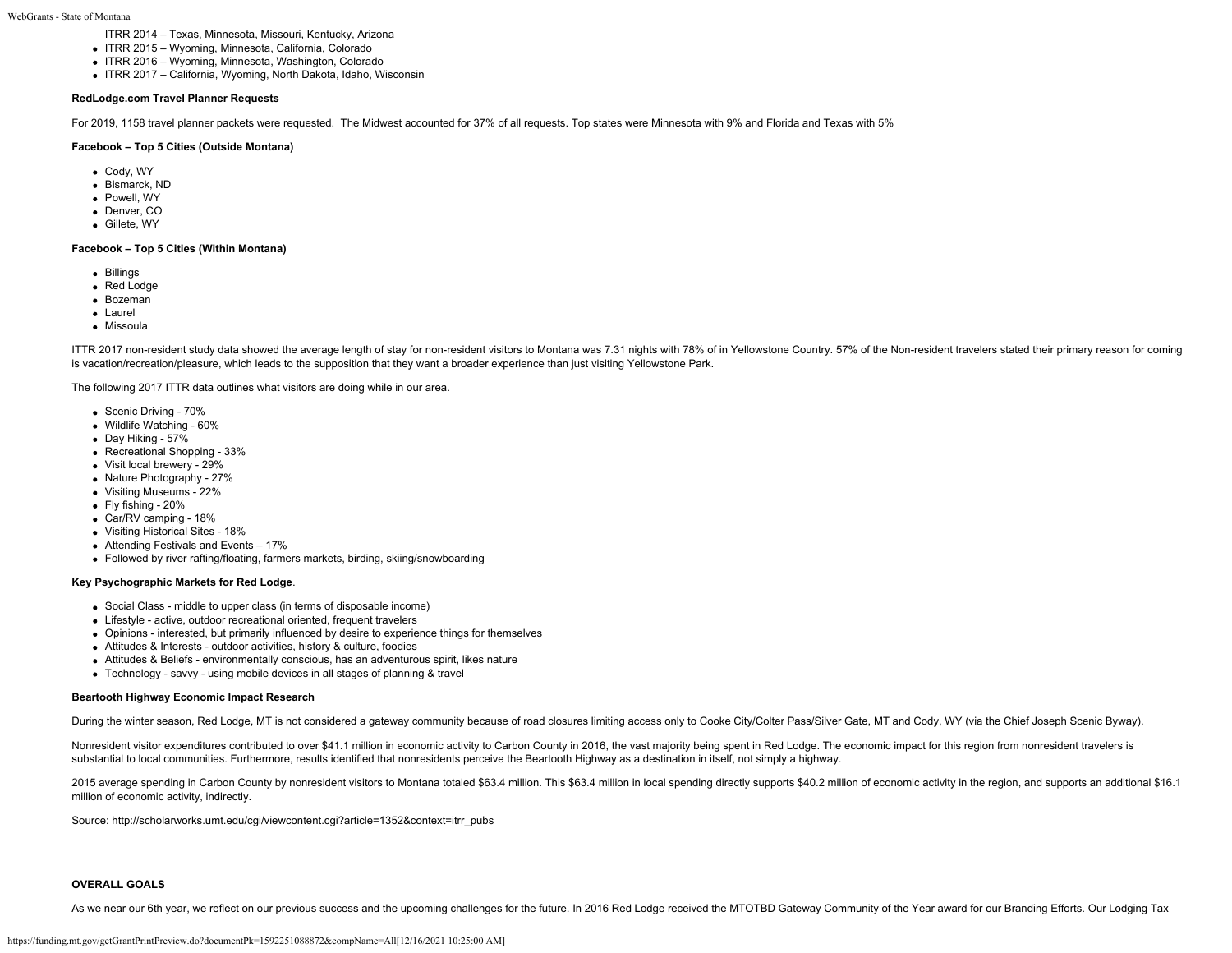Collections have continued to increase over the last three years and we have increased our influence on social media through increasing our Facebook fan base. We expect the lingering effects and changing attitudes due to t COVID 19 crisis to have significant and long lasting repercussions for our community. The full scope of the challenges have yet to present themselves. We will have to adjust our expectations as the situation changes.

# **COVID 19**

Overshadowing all of our goals is the specter of COVID 19. It is too early to know what the full repercussions of the pandemic will be. Even though shelter-in-place restrictions are currently being loosened, fear within th and fear about reopening, along with fears from travel exposure continue to leave people uncertain about unnecessary travel.

Financial repercussions from unprecedented unemployment also leaves us wondering if people will feel like they can afford to travel.

Low oil prices will also have an influence on our market. Gas is cheap, but the oil industry, which is our primary drive market, has been devastated and the global market has been wiped out for at least the first half of t

Our current plan is to stay fluid, go with the flow, and make changes as they come. Red Lodge is opening back up slowly with a focus on social distancing and many restaurants continue to offer curbside pickup as an alterna Events are still being planned in the hope that we will be moving forward; however upswing in Coronavirus cases could change things at a moment's notice. Red Lodge has installed handwashing stations and some stores are sta to offer private shopping. We will market our area as attractive to socially distanced outdoor adventure with our many opportunities to enjoy the outdoors without being in close contact with others.

# **Improve Visitor Experience With Improved Signage and Infrastructure**

We will accomplish this with way-finding signage and visitor off-street parking. The signage is complete though COVID 19 has delayed implementation of the signage. We expect all signage to be place before June 30<sup>th</sup>.

## **Continue to Build Marketing Infrastructure**

This will include, but not be limited to:

Consistent and informed Visitor Information Center staffing to enhance the guest experience and educate them to all the Red Lodge and the area has to offer.

- Increase Travel Planner Mailers
- Increase public awareness of what is happening in the Red Lodge area with targeted and regular press releases
- Increase social media reach through facebook, instagram and twitter
- Continue to promote local events. In light of the current situation, we will consider this year successful if we are able to normalize the situation and have the events that are already scheduled.

#### **Develop Cooperative Relationships within our Market Area**

- Red Lodge Tourism Business Improvement District
- Yellowstone Country Travel Region
- City of Red Lodge
- Red Lodge Business Alliance

## **Increase Winter Season Visits**

The Red Lodge TBID and Red Lodge CVB have joined in efforts to increase non alpine skiing related travel to Red Lodge.

# **Attract Groups, Meetings and Sporting Events**

While we will continue on smaller meeting for the future, we have to take into consideration the current environment and put ourselves in a top of mind position long range planning. The long term focus will remain on small (10-200 people) and social groups. We will also work to attract youth tournaments/events in the shoulder seasons, but for the remainder of this year we will highlight social distancing friendly activities.

# **Expand Alliances With Area Towns**

Red Lodge is fortunate to be located near Billings - Montana's largest city. With this alliance, we want to support their efforts in promoting the Beartooth Highway as "The most scenic route to Yellowstone Park." Billings for groups, conventions and meetings. We will work to strengthen our relationship with the Billings CVB to attract these groups to our area.

Cooke City is the "other side" of the Beartooth Highway and the Northeast Entrance to Yellowstone Park. It is mutually beneficial to strengthen our relationship.

Cody, Wyoming has the potential to be a very strong ally. Although they are essentially after the same visitor, by working together, we will attract more visitors to our side of Yellowstone Park driving visitors to the Eas Entrances.

We will work with area communities to strengthen our relationships and promote Red Lodge through their Chambers and CVBs. These communities include Columbus, Big Timber and Bozeman.

## **Red Lodge Branding**

The Red Lodge brand, Base Camp to the Beartooths, is in place and is being used across all our marketing platforms and media placements.

## **Measurable Objectives**

Increase Travel Planner distribution

Increase Facebook Friends, Followers, and Likes

Placement of Wayfinding infrastructure

Share in joint venture with one of our partners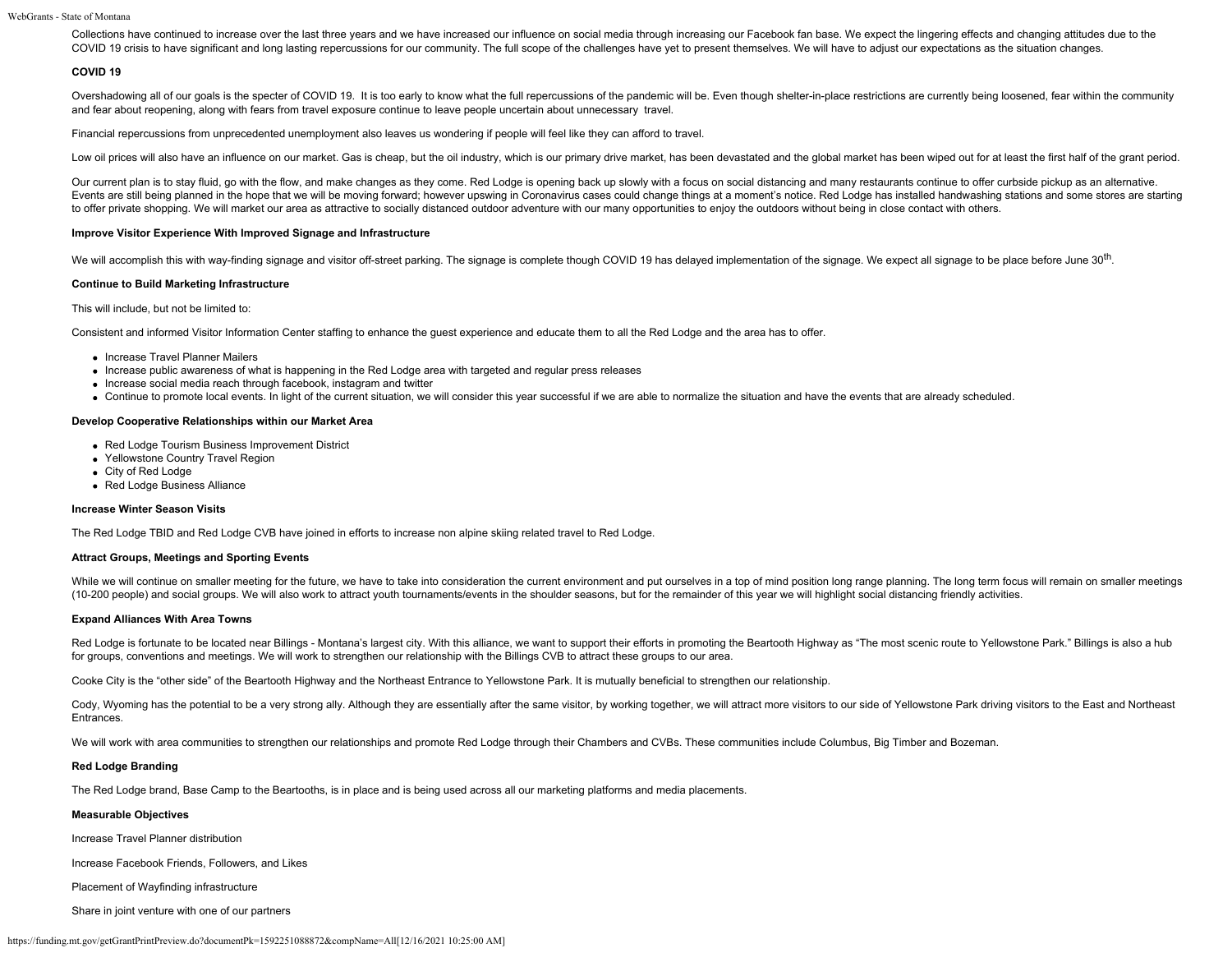# Reopen the community and return to "business as usual" after COVID 19

Be able to host our already scheduled events in the aftermath of COVID19

*a. In what types of co-ops with MTOT would you like to participate?*

# **Yellowstone Country – Visit Billings**

Yellowstone Country and Visit Billings brings in an assortment of people including conferencing and networking events, travel bloggers, online travel journalists, new media content creators, travel brands and industry prof

# **Billings CVB – Winter Marketing**

Work with Visit Billings to help attract visitors to Red Lodge via Billings

# **Billings CVB – Meeting/Groups Marketing**

Work with Visit Billings as a 'day trip' possibility for Meeting and Group planners. Our goal would be extended stays and return visits.

# **TBID and RLMLA**

Create joint ventures with the Red Lodge TBID and Red Lodge Merchants and Lodging Association to promote events.

#### **Optional: Include attachment here.**

*b. In what other types of co-ops would you like to participate? (Regions/CVBs, etc.)*

# **Yellowstone Country – Visit Billings**

Yellowstone Country and Visit Billings brings in an assortment of people including conferencing and networking events, travel bloggers, online travel journalists, new media content creators, travel brands and industry prof

#### **Yellowstone Country - Opportunity Marketing**

Yellowstone Country has opportunity funds available for cooperative marketing of new events

#### **Billings CVB – Winter Marketing**

Work with Visit Billings to help attract visitors to Red Lodge via Billings

# **Billings CVB – Meeting/Groups Marketing**

Work with Visit Billings as a 'day trip' possibility for Meeting and Group planners. Our goal would be extended stays and return visits.

# **TBID and RLMLA**

Create co-op opportunities with the Red Lodge TBID and Red Lodge Merchants and Lodging Association to promote events.

*c. What types of co-ops have you done in the past? Were they successful - why or why not?*

The Red Lodge Branding Project, led by the CVB Branding Leadership Team, was funded by the Red Lodge Tourism Business Improvement District TBID, Yellowstone Country Travel Region, and the Red Lodge Merchants and Lodging Association. Because of their help, no CVB funds were required. Red Lodge won the 2016 Gateway Community of the Year Award for the branding effort. We work closely with the TBID on all marketing efforts.

TBEX 2019 was the highlight of our partnering efforts. We worked with Yellowstone Country, Visit Billings, MOTBD, RLMA, TBID, and local businesses to bring attention to our area from travel bloggers, online travel journali media content creators, travel brands and industry professionals. With so much support, we were able to arrange several tours for groups as well as host FAM trips for some of the TBEX participants.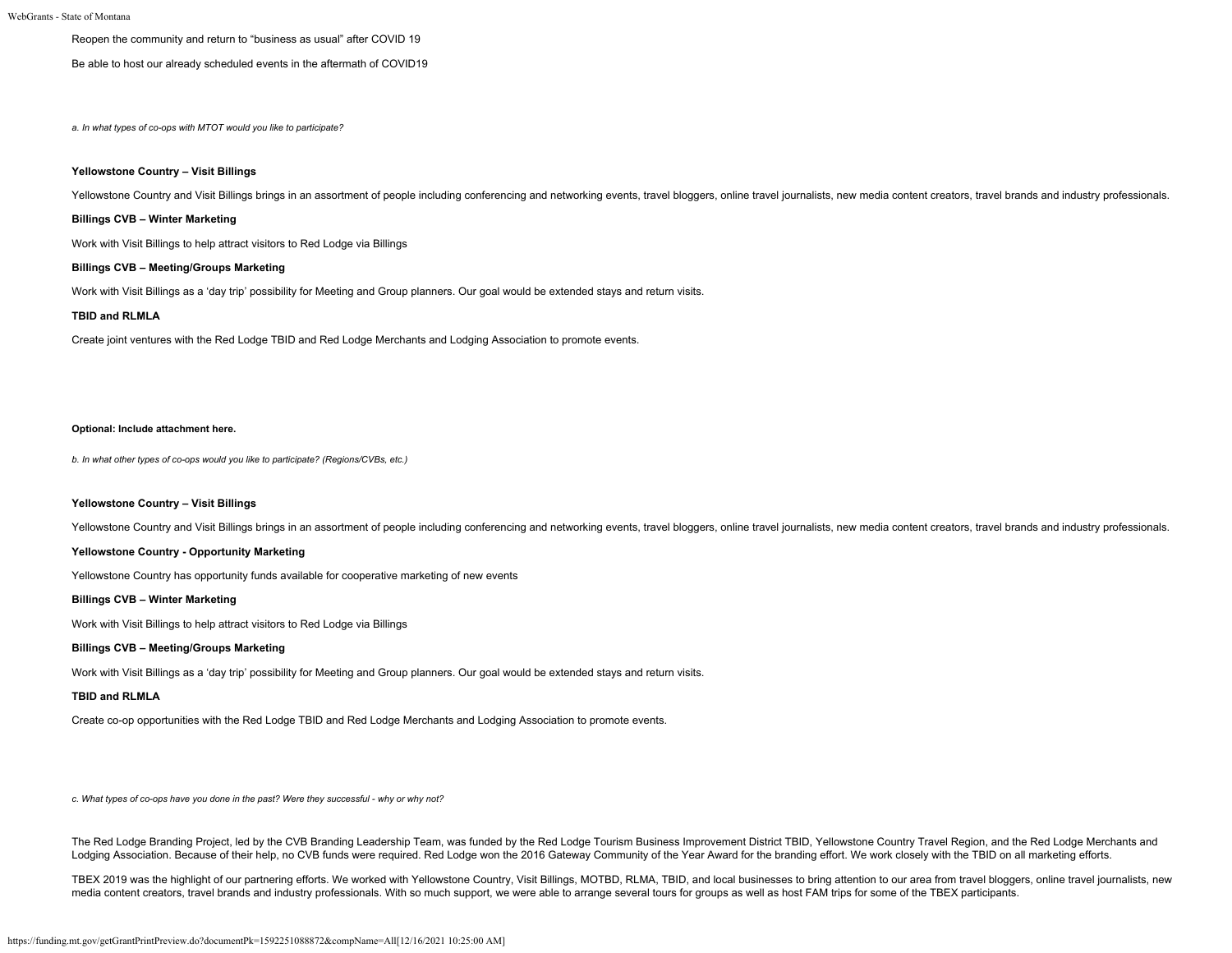**Optional: Include attachments here.**

**Optional: Include attachments here.**

**Optional: Include attachment here:**

# *Marketing Segment, Method & Budget*

| <b>Marketing</b><br><b>Segment</b> | <b>Marketing</b><br>Method        | Describe your<br>method.                                                                                                                                                                                                                                                                                                                                       | Provide supporting research/statistics.                                                                                                                                                                                                                                                                                                                                                                                                                                                                                                                                                                                                                                                                                                                                                                                                                                                                                                                                                                                                                                                                                                                                                                                                              | How do you<br>plan to<br>measure<br>success?                                                                                                                                                                                                                                                                                                              | Provide a<br>brief<br>rationale<br>for this<br>method.                                                                                                                                                                                                                                                                                                                                                                                                                                 | <b>Estimated</b><br>budget<br>for<br>method. | <b>Marketing Method Evaluation</b>                                                                                                                                                                                                                                                                                                                                                                                                                                                                                                                                                                                                                                                                                                                                                    | <b>Add'l Attchmnt</b> |
|------------------------------------|-----------------------------------|----------------------------------------------------------------------------------------------------------------------------------------------------------------------------------------------------------------------------------------------------------------------------------------------------------------------------------------------------------------|------------------------------------------------------------------------------------------------------------------------------------------------------------------------------------------------------------------------------------------------------------------------------------------------------------------------------------------------------------------------------------------------------------------------------------------------------------------------------------------------------------------------------------------------------------------------------------------------------------------------------------------------------------------------------------------------------------------------------------------------------------------------------------------------------------------------------------------------------------------------------------------------------------------------------------------------------------------------------------------------------------------------------------------------------------------------------------------------------------------------------------------------------------------------------------------------------------------------------------------------------|-----------------------------------------------------------------------------------------------------------------------------------------------------------------------------------------------------------------------------------------------------------------------------------------------------------------------------------------------------------|----------------------------------------------------------------------------------------------------------------------------------------------------------------------------------------------------------------------------------------------------------------------------------------------------------------------------------------------------------------------------------------------------------------------------------------------------------------------------------------|----------------------------------------------|---------------------------------------------------------------------------------------------------------------------------------------------------------------------------------------------------------------------------------------------------------------------------------------------------------------------------------------------------------------------------------------------------------------------------------------------------------------------------------------------------------------------------------------------------------------------------------------------------------------------------------------------------------------------------------------------------------------------------------------------------------------------------------------|-----------------------|
| Consumer                           | <b>Online/Digital Advertising</b> | The objective for<br>national digital<br>placements is to<br>inspire potential<br>travelers, and<br>orient those that<br>are researching<br>and booking. Red<br>Lodge will suppor<br>its sponsored<br>DMO page as<br>well as targeted<br>digital display<br>ads.                                                                                               | TripAdvisor is the world's largest travel site, enabling travelers to plan and experience the perfect<br>trip. Complete with trusted advice from real travelers and a wide variety of choices, TripAdvisor is a<br>trusted partner.<br>Destination Analysts   https://www.destinationanalysts.com/insights-updates/ 66.4% of travelers rely<br>on the opinions of in-person and/or through direct contact (email, text, etc.) for travel inspiration.<br>Phocuswright   https://www.phocuswright.com/Free-Travel-Research<br>'Brands can seize opportunities to personalize consumer experiences, even before they embark on<br>a trip. With more travelers turning to digital for assistance, marketers can connect with customers<br>when they first express intent through online inspiration or research. Travel companies can segment<br>their audiences, combine first- and third-party data, and use machine learning to connect with<br>customers. As traveler behavior continues to evolve, expectations will continue to rise. Navigating<br>these changes can be challenging, but digital provides more opportunities than ever for marketers to<br>meet traveler intent and expectations at every turn. And that's a trip worth taking." | <b>Trip Advisor</b><br>provides us<br>with a report<br>detailing<br>statistical<br>information.<br>Success will<br>be measured<br>by impressions<br>and click<br>through rate.<br>We would like<br>to see a CTR<br>above the<br>industry<br>standard of<br>$.08%$ and we<br>would like to<br>see our<br>impressions<br>above the<br>estimated<br>100,000. | <b>TripAdvisor is</b><br>trusted and<br>used by<br>travelers<br>around the<br>world. By<br>sponsoring our<br>page we<br>insure our<br>advertising<br>and message<br>is viewed<br>when the page<br>is reached. By<br>keeping our<br>page current<br>and full of<br>information,<br>we further<br>solidify<br>ourselves as a<br>sought after<br>destination in<br>Montana. Our<br>ad banners are<br>designed to<br>attract visitors<br>to our DMO<br>page as well<br>as our<br>websites. | \$3,500.00                                   | Yes we met our objective and the<br>method and strategy is successful. We<br>will use this method again in the future.<br>Initially we reached out to Trip Advisor<br>to work again place a DMO page and<br>ad banners, but Trip Advisor was not<br>offering a plan the Red Lodge CVB<br>could fit into its budget so instead we<br>contacted Windfall and decided to go<br>with Sojern Cooperative for digital<br>banner ads, landing page with logo and<br>contact information link, and one full<br>page ad.<br>March - June: GeoTarget: National, Est<br>Impressions: 850,000, Impressions<br>456,262, Clicks 521, CTR .11%, and<br>5,222 conversion page visits<br>March - June: GeoTarget: National, Est<br>Impressions: 680,000, Impressions<br>657,261, Clicks 1078, CTR .16% | SojernFY21.pdf        |
|                                    |                                   | We will be<br>promoting Red<br>Lodge as a<br>destination<br>through electronic<br>newsletters<br>minimum of once<br>per month. Our<br>email database<br>includes 15,000<br>emails.<br>Chamber staff will<br>produce and<br>circulate this<br>newsletter to<br>continually put<br>Red Lodge at the<br>forefront of<br>consumers'<br>decision making<br>process. | Our statistics show that 38% of this interested market resides in the Midwest but also proves that<br>requests arrive from a world-wide base.                                                                                                                                                                                                                                                                                                                                                                                                                                                                                                                                                                                                                                                                                                                                                                                                                                                                                                                                                                                                                                                                                                        | Success will                                                                                                                                                                                                                                                                                                                                              | <b>Targeting our</b><br>captive<br>audience who<br>has already<br>expressed<br>interest in<br>visiting Red<br>Lodge,<br>Montana, via<br>electronic<br>marketing and<br>newsletters wil<br>position Red<br>Lodge as a<br>vacation<br>destination.                                                                                                                                                                                                                                       |                                              | Yes we met our objective and this<br>strategy and method is successful. We<br>will use this strategy and method in the<br>future.                                                                                                                                                                                                                                                                                                                                                                                                                                                                                                                                                                                                                                                     |                       |

https://funding.mt.gov/getGrantPrintPreview.do?documentPk=1592251088872&compName=All[12/16/2021 10:25:00 AM]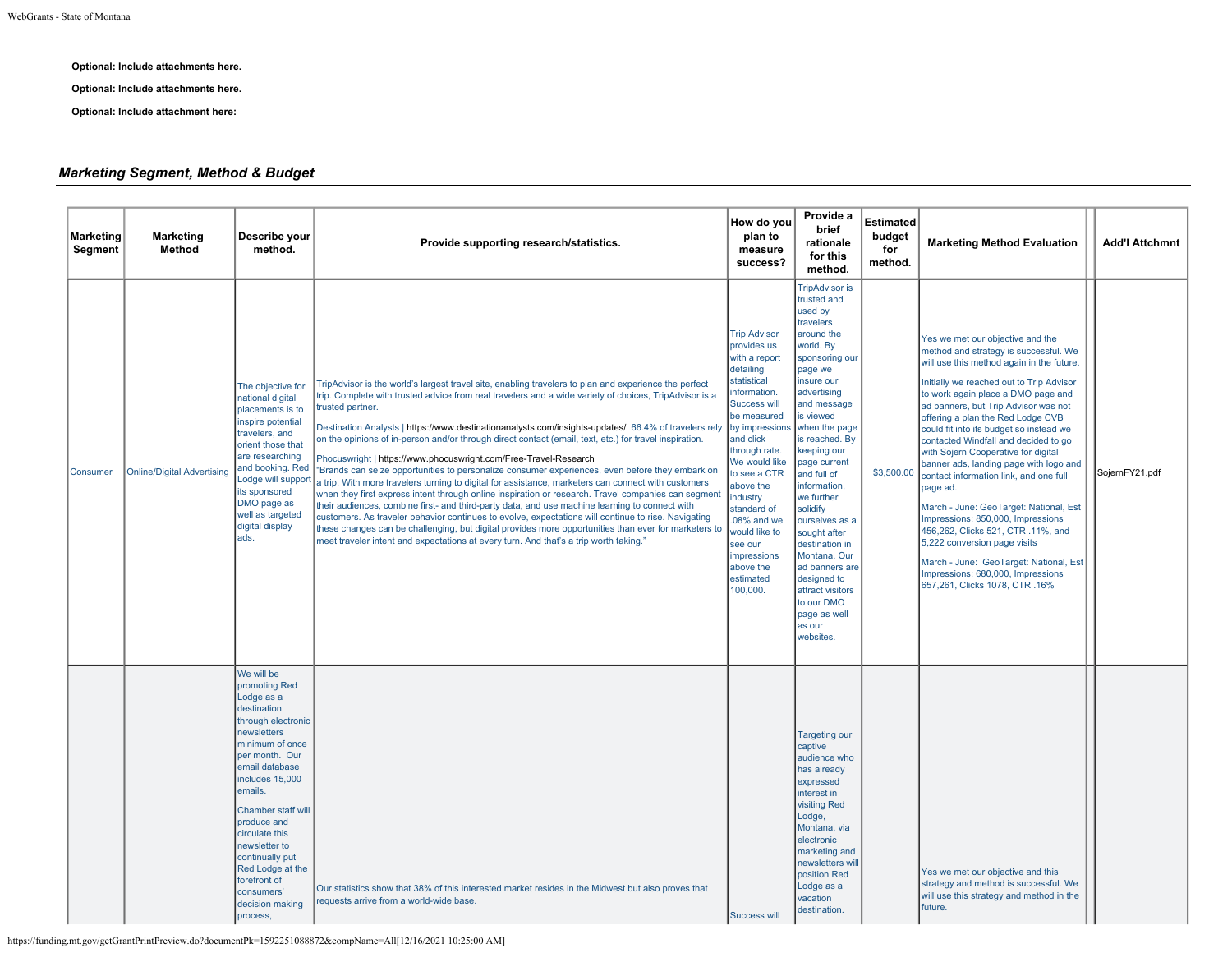WebGrants - State of Montana

| <b>Consumer</b> | Electronic Adv -<br>Newsletter, E-blast | providing them<br>the facilitation and<br>navigation of Red<br>Lodge at their<br>fingertips. The<br>newsletters will<br>cover the<br>shoulder season<br>targets but also<br>strive to increase<br>occupancy levels<br>during the high<br>traffic summer<br>months when<br>quests are more<br>likely to travel to<br>Red Lodge due to<br>personal<br>schedules,<br>weather,<br>accessibility to<br>Red Lodge and<br>the State of<br>Montana.<br>The requested<br>money will be<br>used to fund an<br>online enews<br>subscription<br>service ONLY. | The Red Lodge E-newsletter performs with an Open Rate (OR) of 30-40%. We are well above the<br>median average of 15% for the Travel & Leisure Industry. Our Click Through Rate (CTR) of 4.3 also<br>exceeds the median average of 1.5%.<br>Promoting Red Lodge through digital and electronic media has proven to be a consumer demand<br>and requirement in today's economy.<br>Review of enews metrics with attention to OR and CTR; consistently be above the National Average<br>for the Travel and Leisure Industry.<br>Destination Analysts   https://www.destinationanalysts.com/insights-updates/66.4% of travelers<br>ely on the opinions of in-person and/or through direct contact (email, text, etc.) for travel inspiration.                                                                                                                                                                                                                                                                                                                                                                                                                                                                                                                                                                                                                                                                                                                                                                   | be measured<br>by the size of<br>our email<br>subscribe list<br>open rates and<br>clickthrough<br>rates while<br>staying withir<br>our budget<br>parameters.                                                                                                                                                       | Using the<br><b>newsletter</b><br>links to drive<br>the consumer<br>to our websites<br>provides a<br>further<br>opportunity to<br>educate and<br>entice. The<br>newsletters wil<br>allow Red<br>Lodge to<br>showcase<br>ease of<br>accessibility,<br>special events<br>peak interest<br>for the geo-<br>traveler in the<br>culture, history<br>and natural<br>surroundings,<br>wildlife viewing<br>and adventure<br>opportunities. | \$1,200.00 | One of the patterns we noticed this<br>spring and early summer was<br>newcomers to the Red Lodge area<br>coming into our visitor center to gather<br>information about the area. We would<br>tell them about our E Newsletters and<br>many would ask to be included in those<br>subscriptions.<br>Our open and click through rates<br>continue to be above the national<br>average at: Open Rate = 25% and Click<br>Rate = 10%. These are both above the<br>national average of 9% and 4%.                                                                                                                                                                                   | <b>ENews Metrics FY</b><br>21.pdf |
|-----------------|-----------------------------------------|---------------------------------------------------------------------------------------------------------------------------------------------------------------------------------------------------------------------------------------------------------------------------------------------------------------------------------------------------------------------------------------------------------------------------------------------------------------------------------------------------------------------------------------------------|-------------------------------------------------------------------------------------------------------------------------------------------------------------------------------------------------------------------------------------------------------------------------------------------------------------------------------------------------------------------------------------------------------------------------------------------------------------------------------------------------------------------------------------------------------------------------------------------------------------------------------------------------------------------------------------------------------------------------------------------------------------------------------------------------------------------------------------------------------------------------------------------------------------------------------------------------------------------------------------------------------------------------------------------------------------------------------------------------------------------------------------------------------------------------------------------------------------------------------------------------------------------------------------------------------------------------------------------------------------------------------------------------------------------------------------------------------------------------------------------------------------|--------------------------------------------------------------------------------------------------------------------------------------------------------------------------------------------------------------------------------------------------------------------------------------------------------------------|------------------------------------------------------------------------------------------------------------------------------------------------------------------------------------------------------------------------------------------------------------------------------------------------------------------------------------------------------------------------------------------------------------------------------------|------------|------------------------------------------------------------------------------------------------------------------------------------------------------------------------------------------------------------------------------------------------------------------------------------------------------------------------------------------------------------------------------------------------------------------------------------------------------------------------------------------------------------------------------------------------------------------------------------------------------------------------------------------------------------------------------|-----------------------------------|
| Consumer        | <b>Travel Guide</b>                     | <b>Visitors interested</b><br>in visiting the Red<br>Lodge area can<br>request a travel<br>planner and<br>activities guide<br>packet, either<br>online or by<br>phone, making it<br>easy to obtain a<br>quality piece full<br>of information that<br>will help the<br>potential visitor<br>make their<br>destination<br>decision as well<br>as providing<br>reasons to extend<br>their stay.                                                                                                                                                      | According to national travel statistics, 79% of requests are online or downloaded. Once the visitor's<br>guide is in their hands, 70% actually travel to the destination. Once they are on the ground, 80% use<br>it as a planning resource and 71% extend their stays as a result of the visitor's quide.<br>In 2019, 1,1158 Travel Planner Packets were requested online.<br><b>Travel and Tourism Research Association</b><br>https://ttra.com/wp-<br>content/uploads/2018/04/Value_of_Print_White_Paper_Final_June_01_2017_Chris_Adams.pdf<br>Further, according to the Travel and Tourism Research Association, 53% of US travelers report<br>using a printed resource in planning their travel in the previous 12 months; 896 million trips were<br>taken in the last 12 months by this group of US travelers; 24% of US travelers indicated they used an<br>official destination visitor guide in the past 12 months to plan a trip; 400 million leisure trips were<br>taken by this group of US travelers in the past year - spending an estimated \$161 billion; 88% of<br>readers who were undecided indicated that the official visitor guide influenced their decision to visit<br>of visitors to make specific planning and booking. Official visitor guides are used by up 79%<br>decisions on their trip. Visitors use the official visitor guides to make decisions on the following:<br>o 79% activities and attractions to enjoy<br>o 54% places to eat or enjoy<br>o 21% places to stay. | We will<br>consider this<br>method a<br>success if we<br>have at least<br>1,000 requests<br>for travel<br>planners.                                                                                                                                                                                                | Getting a<br>travel planner<br>into the<br>potential<br>visitors hands<br>while they are<br>still planning<br>increases the<br>awareness of<br>Red Lodge as<br>a destination<br>and the most<br>scenic route to<br>Yellowstone<br>Park. This is a<br>catalyst for<br>increased non-<br>resident visits<br>and extended<br>stays in Red<br>Lodge.                                                                                   | \$1,800.00 | Yes we met our objective and this<br>strategy and method is successful and<br>we will use it in the future.<br>1859 Travel Planners were requested<br>during FY 21. One of our most popular<br>pieces of literature is our Destination<br>Red Lodge Travel Planner. Red Lodge<br>continues to become an increasingly<br>popular destination for travelors as Red<br>Lodge so much of what the pandemic<br>travelor and travelors in general are<br>looking for: great outdoor recreational<br>opportunities, wildlife viewing, close<br>proximity to Yellowstone National Park,<br>a variety of lodging options, shopping,<br>and many delicious eateries to choose<br>from. | <b>Travel Planner</b><br>2021.pdf |
|                 |                                         | In the coming<br>year, Red Lodge<br>has plans to<br>partner with<br>Yellowstone<br><b>Country Travel</b><br><b>Region and Visit</b><br><b>Billings on various</b><br>opportunities<br>including print<br>media, digital<br>media, and fam                                                                                                                                                                                                                                                                                                         | Red Lodge is an attractive destination for regional, national and international travelers. Local<br>amenities and gateway access to unparalleled natural attractions help strengthen the Red Lodge's<br>brand and boost visitation. The overall leisure marketing strategy is to increase year-round visitation<br>targeting regional, national and international travelers. Red Lodge continues to work to diversify the<br>CVB's leisure marketing efforts.<br>Red Lodge is fortunate to be able to partner with different entities to promote our community and<br>state. Being located at the Northeast Entrance to Yellowstone National Park is a great benefit that<br>brings many opportunities our way. Yellowstone National Park is at the top travelers' lists, and many                                                                                                                                                                                                                                                                                                                                                                                                                                                                                                                                                                                                                                                                                                                          | We have found<br>that by<br>partnering with<br>organizations<br>in our region,<br>county and<br>state the<br>benefits are<br>exponential,<br>including but<br>not limited to<br>an elevated<br>print and<br>online<br>presence. Our<br>participation in<br>these<br>programs have<br>helped us to<br>make the most | <b>Red Lodge</b><br>has one of the<br>smallest<br>budgets of any<br>CVB in<br>Montana. By<br>working with<br>the regions<br>and cities in<br>our area, we<br>ave been<br>able to<br>leverage our<br>small budget<br>with our large                                                                                                                                                                                                 |            | The Red Lodge CVB was not able to<br>participate in any joint ventures. We do                                                                                                                                                                                                                                                                                                                                                                                                                                                                                                                                                                                                |                                   |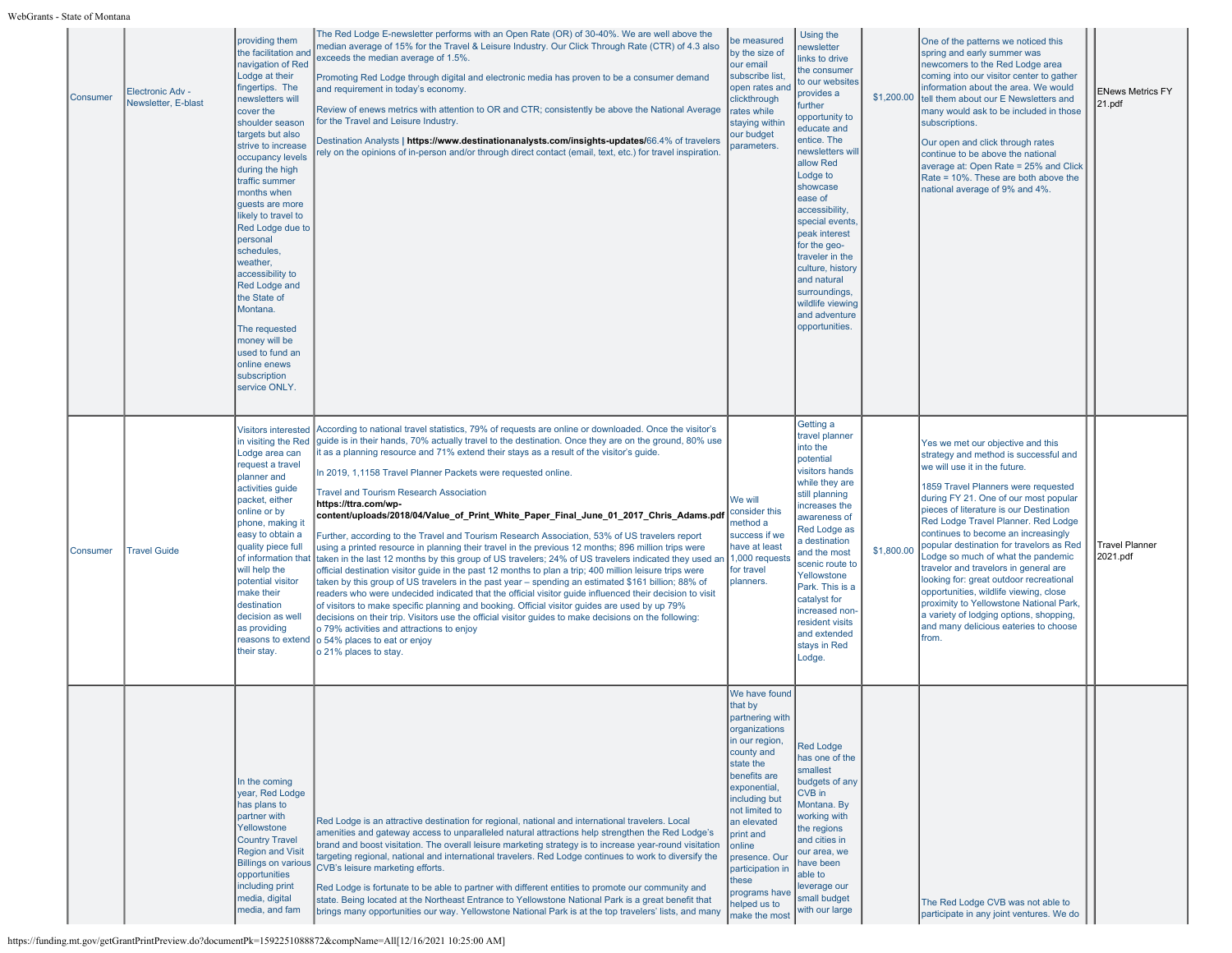| Consumer | <b>Joint Ventures</b>   | tours.<br>We will also<br>continue to build<br>our relationship<br>with Billings and<br>Southeast<br>Montana, look for<br>co-operative<br>marketing<br>opportunities and<br>continue to work<br>with them to<br>attract large<br>groups to<br>Montana.                                                                                                                                                                                                                                                   | of those travelers are looking to travel the breathtaking Beartooth Highway as part of their Park<br>adventure.<br>We have found that by partnering with organizations like Yellowstone Country, Southeast Montana,<br>Visit Billings and MOTBD we have been able to stretch our budget and expand our reach in<br>additional print and online presence to promote Red Lodge as a year-round destination.<br>Specific details of the Joint Venture(s) are not available at the time the marketing plan is<br>created/approved. Therefore, the plan will be updated once the Joint Venture projects/activity is<br>identified. Based on the organization's past experience with Joint Ventures, we are confident in<br>dedicating marketing funds to this method.                                                                                                                                                                                                                                                              | of our small<br>operating<br>budget and<br>limited staff<br>time and<br>promote<br>awareness of<br>Gardiner as a<br>year round<br>destination.<br>Plans to<br>measure<br>success for<br>projects<br>utilizing Joint<br><b>Venture funds</b><br>will be<br>determined,<br>depending on<br>the details of<br>each project.                                                                                                                                                              | tourism<br>appeal. The<br><b>Beartooth</b><br>Highway is a<br>major Montana<br>attraction and<br>by working<br>vith<br>Yellowstone<br>Country, Visit<br><b>Billings and</b><br>Southeast<br>Montana, we<br>continue to<br>grow the<br>appeal of our<br>area.                                                                                                | \$3,400.00 | consider joint ventures to be a<br>successful strategy and method when a<br>joint venture that fits into our budget<br>presents itself therefore, we will use this<br>strategy and method in the future.                                                                                                                                                                                                                                                                                                                                                                                                                                                                                                                                                                                                                                                                                                                                                                                                                                                                                                                       |  |
|----------|-------------------------|----------------------------------------------------------------------------------------------------------------------------------------------------------------------------------------------------------------------------------------------------------------------------------------------------------------------------------------------------------------------------------------------------------------------------------------------------------------------------------------------------------|-------------------------------------------------------------------------------------------------------------------------------------------------------------------------------------------------------------------------------------------------------------------------------------------------------------------------------------------------------------------------------------------------------------------------------------------------------------------------------------------------------------------------------------------------------------------------------------------------------------------------------------------------------------------------------------------------------------------------------------------------------------------------------------------------------------------------------------------------------------------------------------------------------------------------------------------------------------------------------------------------------------------------------|---------------------------------------------------------------------------------------------------------------------------------------------------------------------------------------------------------------------------------------------------------------------------------------------------------------------------------------------------------------------------------------------------------------------------------------------------------------------------------------|-------------------------------------------------------------------------------------------------------------------------------------------------------------------------------------------------------------------------------------------------------------------------------------------------------------------------------------------------------------|------------|--------------------------------------------------------------------------------------------------------------------------------------------------------------------------------------------------------------------------------------------------------------------------------------------------------------------------------------------------------------------------------------------------------------------------------------------------------------------------------------------------------------------------------------------------------------------------------------------------------------------------------------------------------------------------------------------------------------------------------------------------------------------------------------------------------------------------------------------------------------------------------------------------------------------------------------------------------------------------------------------------------------------------------------------------------------------------------------------------------------------------------|--|
| Consumer | <b>Printed Material</b> | Our strategy is to<br>make our Travel<br>Planner and the<br><b>Beartooth</b><br><b>Highway brochure</b><br>available to<br>visitors at the<br>Airports and other<br>strategic facilities<br>(like the Bozeman<br>rest area) around<br>Red Lodge. We<br>have secured<br>rack space at the<br>Billings,<br>Bozeman, and<br>Cody Airports and<br>the Bozeman rest<br>area.<br>The Bozeman, Mt<br>and Cody, Wy<br>Airports charge<br>for this service.<br><b>The Billings</b><br>Airport does not<br>charge. | Air travel to Montana continues to grow with Bozeman accounting for a large percentage of the<br>growth. Both Billings and Bozeman have been working to promote new flights. Yellowstone Country<br>along with Bozeman, Big Sky and others have worked together to subsidize the new flights.<br>Destination Analysts   https://www.destinationanalysts.com/insights-updates/<br>Print usage in travel planning has risen close to 50% of American leisure travelers and the use of<br>DMO print visitor guides has risen to just over 20%. While this rise may not signal any longer-term<br>trend there is clearly no evidence of a long-term decline in print or DMO guide usage. According to<br>the State of the American Traveler, an independent research report by Miles Partnership, print has<br>consistently shown strength and even slow growth in print usage over the last five years. 24.4% of<br>travelers rely on offline media including TV, printed newspapers, magazines, etc. for travel<br>inspiration. | We track the<br>number of<br>travel planners<br>and brochures<br>supplied to<br>various outlets<br>and have seen<br>an increase in<br>the number<br>picked up. We<br>also ask out of<br>state visitors to<br>our VIC how<br>they got to<br>Montana. Our<br>main goal is to<br>get the travel<br>planners into<br>the hands of<br>the potential<br>visitor as as<br>soon as<br>possible after<br>their request<br>made and<br>while travel<br>plans to Red<br>Lodge are<br>being made. | Air travel is<br>important to<br>our area. We<br>sit within 2<br>hours of 3<br>gateway<br>airports.<br>Visitor's<br>traveling to<br>Yellowstone<br>Park have a<br>choice of<br>entrances and<br>exits to the<br>Park. We feel<br>that by having<br>a presence<br>with a<br>compelling<br>message, we<br>will inspire the<br>traveler to visit<br>Red Lodge. | \$1,100.00 | Yes, we met our objective and this<br>method and strategy is successful. We<br>will be using it again in Bozeman. The<br>Bozeman airport receives a<br>tremendous amount of visitors and this<br>is a great opportunity to redirect visitors<br>to Red Lodge either through<br>Yellowstone National Park to Red<br>Lodge via the Beartooth Highway or a<br>quick side trip via I-90. We will<br>reconsider the Cody airport. Red<br>Lodge Area Travel Planners were<br>distributed to the Bozeman and Cody<br>airports. Airport planners draw an<br>audience that has already targeted<br>Montana as their destination and are<br>now narrowing down their choices of<br>what to do once they are here.<br>Bozeman rest area: We went through<br>4,000 travel planners in spite of this<br>being a period of time when we were<br>just coming out of COVID-19<br>restrictions.<br>Estimates are that Cody airport<br>distributed 400 planners and Bozeman<br>airport distributed 1250 planners. Both<br>of these numbers are up from the<br>previous year and we will continue to<br>use these methods to target<br>consumers. |  |
|          |                         | We will use this to                                                                                                                                                                                                                                                                                                                                                                                                                                                                                      |                                                                                                                                                                                                                                                                                                                                                                                                                                                                                                                                                                                                                                                                                                                                                                                                                                                                                                                                                                                                                               |                                                                                                                                                                                                                                                                                                                                                                                                                                                                                       | <b>Red Lodge is</b><br>an incredible<br>area and, once<br>visited, not<br>forgotten. Our<br>only drawback<br>has been a<br>lack of<br>awareness of                                                                                                                                                                                                          |            | Yes, we met our objective and this<br>method and strategy is successful. We<br>will use this method and strategy in the<br>Ifuture.<br>This was a half page print ad in<br>Southeast Montana magazine. Visit<br>Southeast Montana Travel covers a<br>corridor that leads directly to Red<br>Lodge. Making Red Lodge known to a<br>market already traveling in our area<br>provides a great opportunity for us to<br>capture the travelers attention and have<br>Red Lodge become a part of their travel<br>plan. Yes, we find this method<br>successful and we will continue to use it<br>In the future. Distribution of this<br>magazine is 80,000 copies with an                                                                                                                                                                                                                                                                                                                                                                                                                                                             |  |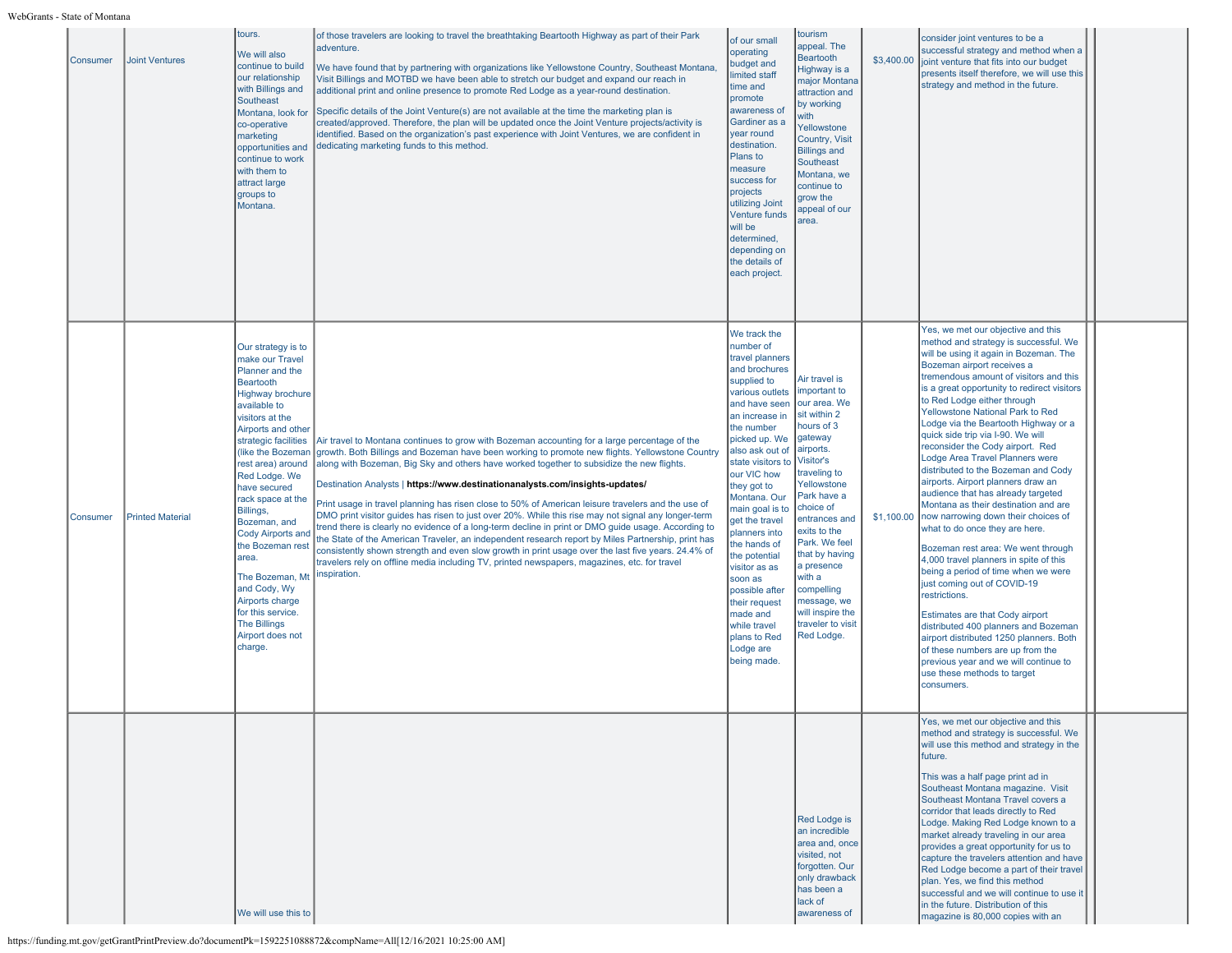| Consumer | <b>Print Advertising</b> | promote our area<br>in places such as<br>the Visit<br>Southeast<br><b>Montana Travel</b><br>Guide and the<br><b>Cody Visitor</b><br>Guide. We will<br>also use this to<br>promote weekend<br>and mini-vacation<br>travel. We will use<br>collaborative<br>efforts wherever<br>possible to<br>maximize our<br>budget. We have<br>found that printed<br>materials are<br>good for brand<br>recognition and<br>support for our<br>other marketing<br>campaigns,<br>especially those<br>surrounding<br>events. This<br>method includes<br>ad production and<br>placement for<br>print advertising. | Print advertising remains relevant, especially for niche markets. Return on investment on print<br>materials is difficult to track but is an essential part of a comprehensive marketing plan. We feel that<br>it is important to have placement in our direct drive and flight markets to stay top of mind as a travel<br>destination.<br>Miles Partnership   https://www.milespartnership.com/state-american-traveler<br>The State of the American Traveler, Destination Analysts<br>Despite 72%+ of Millennials using smartphones in trip planning (vs. only 26% of Baby Boomers) they<br>are just as likely to use print overall, almost as likely as Baby Boomers to order an official print guide<br>and more likely to visit a DMO website. Multimedia—indeed, "Masses of Media"—is critical for<br>reaching and engaging with younger US travelers.<br>State of the American Traveler, Miles Partnership | Return on<br>linvestment on<br>print materials<br>is difficult to<br>track but is an<br>essential part<br>of a<br>comprehensive<br>marketing<br>plan. We feel<br>that it is<br>important to<br>have<br>placement in<br>our direct drive<br>and flight<br>markets to stay last year with<br>top of mind as<br>a travel<br>destination.<br>We will report<br>on the number<br>of magazines<br>distributed. | lour area<br>compared to<br>surrounding<br>towns. By<br>targeting<br>visitors already<br>traveling in<br>nearby areas<br>we can draw<br>these visitors<br>in with an<br>expectation<br>that some<br>percentage of<br>them will<br>return as<br>repeat visitors.<br>Cody had a<br>record year<br>100,000<br>moving<br>through their<br>airport. As we<br>get past the<br>COVID <sub>19</sub><br>crisis, Cody's<br>numbers will<br>continue to go<br>up. If we can<br>get our<br>information<br>into the hands<br>of visitor's as<br>they arrive we<br>can help guide<br>their choices<br>for navigating<br>our area. | \$9,255.00 | estimated readership of 230,000.<br>The Cody Enterprise magazines has a<br>total distribution of 130,000 copies<br>delivered to 7 different states<br>(Wyoming, Montana, North & South<br>Dakota, Idaho, Utah, and Nebraska)<br>which are in our drive market. As<br>mentioned above, Making Red Lodge<br>known to a market already traveling in<br>our area provides a great opportunity<br>for us to capture the travelers attention<br>and have Red Lodge become a part of<br>their travel plan. This was a new<br>campaign targeted to start at the<br>beginning of our tourist season. Once<br>again, due to the effects of the<br>pandemic, we are having difficulty<br>measuring the effectiveness of this<br>campaign. We will analyze this more<br>fully when we have a better idea of how<br>to sort the pandemic information.<br>Road Runner was a half page print ad.<br>It is geared toward motorcycle<br>enthusiasts. The Beartooth Highway<br>has become increasingly popular with<br>the motorcycle crowd and we felt it<br>worthwhile to entice them to visit Red<br>Lodge and experience the beautiful<br>Beartooth Highway. Road Runner has a<br>readership of 232,567 and 96% of their<br>readers use RR to plan their trips each<br>year.<br>American Road inpires road trip traveler<br>to experience authentic, intriguing,<br>surprising, and off-the-beaten path<br>destanations across the country.<br>American Road travelers take 500,000<br>trips a year. The ave age of their reader<br>is 40-59 and female. 89% of their<br>readers plan their trip well in advance of<br>their scheduled vacation. They have an<br>audience of around 100,000 readers<br>and distribute 2,800 copies to their<br>travel planner partners. We ran a full<br>page print ad with American Road. | AmRdSEMTCody.pdf |
|----------|--------------------------|------------------------------------------------------------------------------------------------------------------------------------------------------------------------------------------------------------------------------------------------------------------------------------------------------------------------------------------------------------------------------------------------------------------------------------------------------------------------------------------------------------------------------------------------------------------------------------------------|------------------------------------------------------------------------------------------------------------------------------------------------------------------------------------------------------------------------------------------------------------------------------------------------------------------------------------------------------------------------------------------------------------------------------------------------------------------------------------------------------------------------------------------------------------------------------------------------------------------------------------------------------------------------------------------------------------------------------------------------------------------------------------------------------------------------------------------------------------------------------------------------------------------|----------------------------------------------------------------------------------------------------------------------------------------------------------------------------------------------------------------------------------------------------------------------------------------------------------------------------------------------------------------------------------------------------------|---------------------------------------------------------------------------------------------------------------------------------------------------------------------------------------------------------------------------------------------------------------------------------------------------------------------------------------------------------------------------------------------------------------------------------------------------------------------------------------------------------------------------------------------------------------------------------------------------------------------|------------|--------------------------------------------------------------------------------------------------------------------------------------------------------------------------------------------------------------------------------------------------------------------------------------------------------------------------------------------------------------------------------------------------------------------------------------------------------------------------------------------------------------------------------------------------------------------------------------------------------------------------------------------------------------------------------------------------------------------------------------------------------------------------------------------------------------------------------------------------------------------------------------------------------------------------------------------------------------------------------------------------------------------------------------------------------------------------------------------------------------------------------------------------------------------------------------------------------------------------------------------------------------------------------------------------------------------------------------------------------------------------------------------------------------------------------------------------------------------------------------------------------------------------------------------------------------------------------------------------------------------------------------------------------------------------------------------------------------------------------------------------------------------------------------------------------------|------------------|
|          |                          | <b>Having funds</b><br>available to<br>support events<br>gives organizers<br>a stronger<br>incentive to<br>choose Red<br>Lodge as the host<br>for events. At the<br>moment, funds<br>are dedicated to<br>Shredfest and<br>Winterfest.<br>Winter Fest is an<br>event to fill the<br>gap between two<br>bookend events -<br><b>Red Lodge</b><br><b>Mountain's Winter</b><br>Carnival and the<br><b>National Finals</b><br>Ski-Joring race -<br>to create an<br>extended ten day<br>event filled with<br>live music,                                                                              |                                                                                                                                                                                                                                                                                                                                                                                                                                                                                                                                                                                                                                                                                                                                                                                                                                                                                                                  | In light of the<br><b>COVID</b><br>situation, our<br>hope is to<br>sustain the<br>number of                                                                                                                                                                                                                                                                                                              |                                                                                                                                                                                                                                                                                                                                                                                                                                                                                                                                                                                                                     |            | Yes, we met our objective and this<br>method and strategy is successful,<br>however, we are wanting shift our focus<br>from this method and strategy as<br>reporting metrics is difficult.<br>Due to COVID-19, Shredfest did not                                                                                                                                                                                                                                                                                                                                                                                                                                                                                                                                                                                                                                                                                                                                                                                                                                                                                                                                                                                                                                                                                                                                                                                                                                                                                                                                                                                                                                                                                                                                                                             |                  |

https://funding.mt.gov/getGrantPrintPreview.do?documentPk=1592251088872&compName=All[12/16/2021 10:25:00 AM]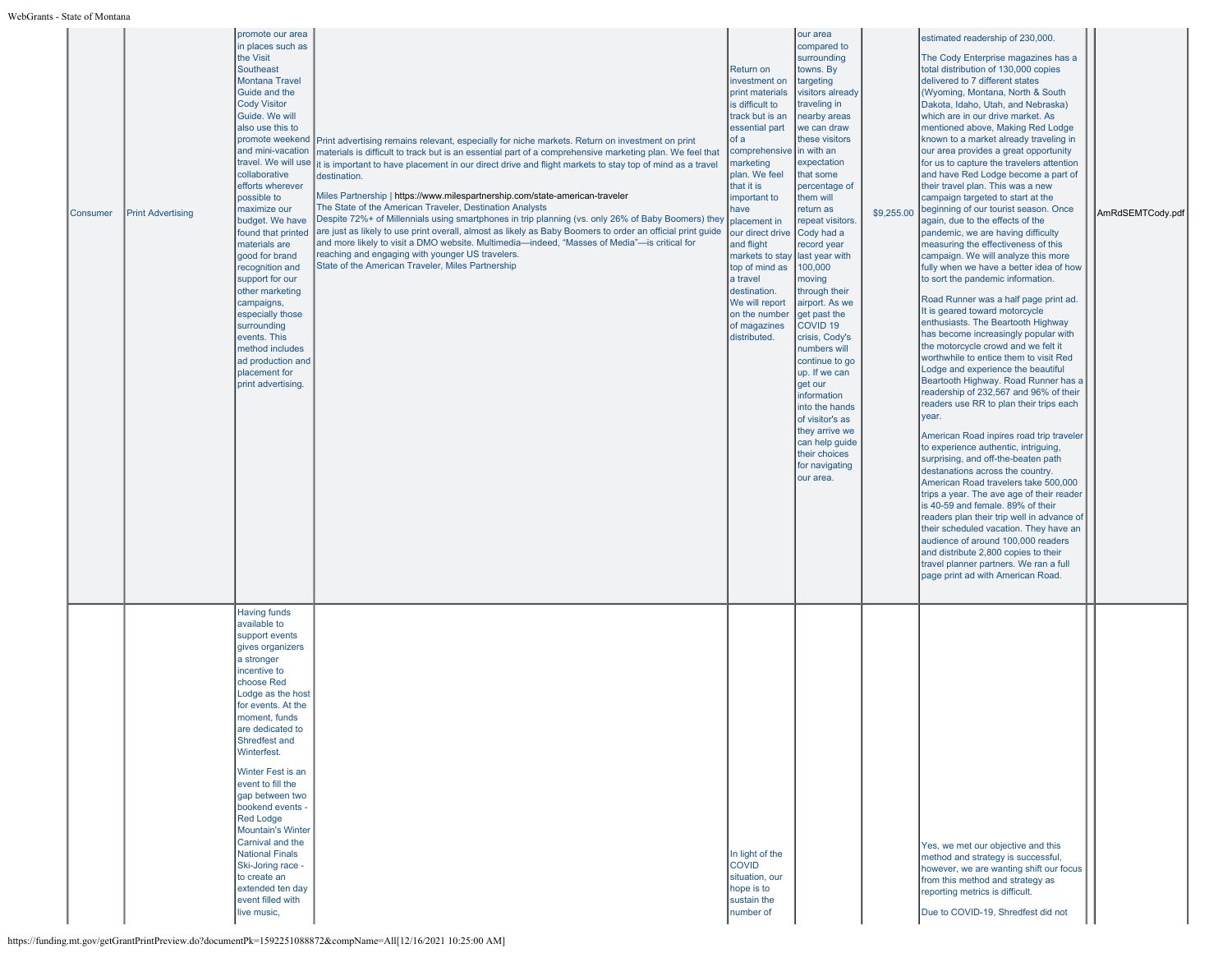| s - State of Montan  |                       |                                                                                                                                                                                                                                                                                                                                                                                                                                                                                                                                                                                                                                                                                                                                                                                                                                                                            |                                                                                                                                                                                                                                                                                                                                                                                                                                                                                                                                                                                                                                                                                                                                                                                                                                                                                                                                                                                                                                                                                                                                                                                                                                                                                                                                                                                                                                                                                                                                                          |                                                                                                                                                                                                                                                                                                                                                                                                                                          |                                                                                                                                                                                                                                                                                                            |          |                                                                                                                                                                                                                                                                                                                                                                                                                                                                                                                                                                                                                                                                                                                                                                                                                                                                                                                                                                                                                           |            |
|----------------------|-----------------------|----------------------------------------------------------------------------------------------------------------------------------------------------------------------------------------------------------------------------------------------------------------------------------------------------------------------------------------------------------------------------------------------------------------------------------------------------------------------------------------------------------------------------------------------------------------------------------------------------------------------------------------------------------------------------------------------------------------------------------------------------------------------------------------------------------------------------------------------------------------------------|----------------------------------------------------------------------------------------------------------------------------------------------------------------------------------------------------------------------------------------------------------------------------------------------------------------------------------------------------------------------------------------------------------------------------------------------------------------------------------------------------------------------------------------------------------------------------------------------------------------------------------------------------------------------------------------------------------------------------------------------------------------------------------------------------------------------------------------------------------------------------------------------------------------------------------------------------------------------------------------------------------------------------------------------------------------------------------------------------------------------------------------------------------------------------------------------------------------------------------------------------------------------------------------------------------------------------------------------------------------------------------------------------------------------------------------------------------------------------------------------------------------------------------------------------------|------------------------------------------------------------------------------------------------------------------------------------------------------------------------------------------------------------------------------------------------------------------------------------------------------------------------------------------------------------------------------------------------------------------------------------------|------------------------------------------------------------------------------------------------------------------------------------------------------------------------------------------------------------------------------------------------------------------------------------------------------------|----------|---------------------------------------------------------------------------------------------------------------------------------------------------------------------------------------------------------------------------------------------------------------------------------------------------------------------------------------------------------------------------------------------------------------------------------------------------------------------------------------------------------------------------------------------------------------------------------------------------------------------------------------------------------------------------------------------------------------------------------------------------------------------------------------------------------------------------------------------------------------------------------------------------------------------------------------------------------------------------------------------------------------------------|------------|
| <b>Events</b>        | Multi-Media Marketing | entertainment,<br>and other family<br>oriented activities<br>to bring people to<br>Red Lodge for an<br>extended stay<br>Shredfest is the<br>only qualifier<br>event for the<br><b>Freeride World</b><br>Tour in the United<br>States, As such, it<br>draws strong<br>interest from<br>athletes,<br>enthusiast, and<br>the media that<br>covers extreme<br>outdoor supports.<br>The Shred-X talks<br>attracted<br>approximately 75<br>people and the<br>inaugural B-Roll<br><b>Film Festival</b><br>attracted 45<br>people.<br><b>Journalists</b><br>attending<br><b>Shredfest events</b><br>included: Doug<br>Schnitzspahn<br>(Elevation<br><b>Outdoors</b> ) Tracy<br><b>Ross</b><br>(Backpacker,<br>Outside Online,<br>Ski Magazine),<br>Sam Taggart<br>(Freeskier<br>Magazine), Peter<br>Kray (Mountain<br>Gazette, The<br>Gear Institute,<br>Powder<br>Magazine).Lodge | Red Lodge is an incredible area and, once visited, not forgotten. Our only drawback has been a lack<br>of awareness of our area compared to surrounding towns. Multi-day events increase visitor's<br>likelihood of extending their stay in our area. In addition, Red Lodge uses these events to leverage<br>our dollars to maximize media presence and PR exposure surrounding these events.<br>Ogilvy   https://www.adweek.com/performance-marketing/study-earned-media-still-matters-a-lot/<br>In fact, the survey reveals that earned media is still, by leaps and bounds, the most powerful<br>resource for influencing purchasing decisions and business outcomes.<br>According to the study, traditional media outlets are still the most trusted sources of news, followed<br>by influencer-driven news. News generated by companies themselves, however, ranked as the least<br>influential. Further, The majority of journalists surveyed (65%) agree that the more the (traditional)<br>nedia covers a brand, the more credible the brand appears (within reason, of course; they also<br>cautioned that too much coverage looks suspicious).<br>Some other key takeaways from the study include:<br>44% of respondents feel that today's campaigns require a combination of traditional, social and<br>paid media.<br>Almost half of respondents (47%) consider earned media the most influential medium of all when it<br>comes to view earned media as most influential medium for driving purchasing decisions and<br>business outcomes. | visitors to<br>these events.<br>Shredfest was<br>cancelled in<br>2020 because<br>of COVID. We<br>will measure<br>success simply<br>by having the<br>event. We will<br>be grateful if<br>the event<br>occurs<br>because of the<br><b>COVID virus</b><br>and other<br>factors<br>including the<br>weather. Our<br><b>Winter Fest is</b><br>scheduled for<br>February 2021<br>success will be<br>measured by<br>simply having<br>the event. | <b>Red Lodge</b><br>promotes<br>numerous<br>events in our<br>area with<br>which we try to<br>give visitors a<br>reason to<br>come to Red<br>Lodge as well<br>as reasons to<br>stay and play<br>longer. We<br>plan to support<br>events such as<br>Winterfest and<br>Shredfest.                             | \$900.00 | happen this year. Therefore we were<br>able to shift some of that money to<br>support the Red Lodge Songwriters<br>Festival. "Songwriters," as it is known to<br>Red Lodge locals brings in hundreds of<br>visitors to the Red Lodge area, but<br>because it was canceled the previous<br>year, the Red Lodge CVB felt it was<br>important to advertise that Songwriters<br>was happening in 2021 to ensure it<br>would bring in its regular attendees as<br>well as new attendees looking for safe<br>events.<br>Facebook and boosting was used to<br>grab out of area visitors and bring them<br>to Red Lodge for this multi day event.<br>Posts were done on 2/19, 3/13, 5/4,<br>and 5/27 respectivly those posts<br>reached 7,912, 2,217, 3,348, and<br>12,664 viewers. Based on ticket order<br>data collected at time of purchase, over<br>600 people attended the sold-out event.<br>Newcomers to the event totalled 252<br>with 220 of those newcomers reporting<br>seeing the event via Facebook<br>advertising. | RLSW21.pdf |
| Marketing<br>Support | Administration        | <b>Red Lodge will</b><br>use the 20%<br>budget allowed<br>for administration<br>and will follow the<br>Regulations and<br>Procedures when<br>using Lodging<br>Tax Revenue in<br>order to maintain<br>our status.                                                                                                                                                                                                                                                                                                                                                                                                                                                                                                                                                                                                                                                           | Red Lodge remains within the 20% budget allowed for administration and will follow the Regulations<br>and Procedures when using Lodging Tax Revenue.<br>This is an operational method employed by the Red Lodge CVB in order to adhere to the governing<br>rules and regulations. The Red Lodge CVB has used Administration funds every year since<br>becoming a CVB. While it may not be directly supported by specific research, past experience has<br>demonstrated that the organization's operations and successful marketing relies on administrative<br>funds. Often the Administration funds budget is added to or combined with other administrative funds Regulations<br>provided by the joint operation of a CVB, Chamber of Commerce, TBID, or other. Without these<br>funds it may not be economical or feasible to have permanent staff administering the Red Lodge<br>CVB.                                                                                                                                                                                                                                                                                                                                                                                                                                                                                                                                                                                                                                                                | Red Lodge will<br>remain within<br>the 20%<br>budget allowed<br>for<br>administration<br>and will<br>continue to<br>follow<br>and<br>Procedures<br>when using<br><b>Lodging Tax</b><br>Revenue.                                                                                                                                                                                                                                          | <b>Red Lodge's</b><br>administrative<br>efforts<br>supports the<br>Montana<br>Brand. We<br>communicate<br>a consitent<br>and effective<br>marketing<br>identity using<br>the Montana<br>Brand and the<br><b>Red Lodge</b><br><b>Brand to</b><br>promote<br>tourism from<br>within the Red<br>Lodge office. |          | Yes, we met our objective and this<br>method and strategy is successful. We<br>will use this strategy and method again<br>in the future. Red Lodge stayed within<br>the 20% allowable budget and<br>continues to follow Rules and<br>\$3,950.00 Regulations when using Lodging<br>Facility Use Tax Revenue. Required<br>reports are always submitted on time.<br>Red Lodge will continue to use admin<br>funds to maintain our CVB.                                                                                                                                                                                                                                                                                                                                                                                                                                                                                                                                                                                       |            |
|                      |                       |                                                                                                                                                                                                                                                                                                                                                                                                                                                                                                                                                                                                                                                                                                                                                                                                                                                                            |                                                                                                                                                                                                                                                                                                                                                                                                                                                                                                                                                                                                                                                                                                                                                                                                                                                                                                                                                                                                                                                                                                                                                                                                                                                                                                                                                                                                                                                                                                                                                          |                                                                                                                                                                                                                                                                                                                                                                                                                                          | In addition to<br>being required<br>attendance in<br>order to meet<br>the terms for<br>participation,                                                                                                                                                                                                      |          | Yes, we met our objective and this<br>method and strategy is successful. We<br>will use this strategy and method again<br>in the future. Executive Director Sherry<br>Weamer and Koby Kasten attended all<br>virtual meetings as no in person                                                                                                                                                                                                                                                                                                                                                                                                                                                                                                                                                                                                                                                                                                                                                                             |            |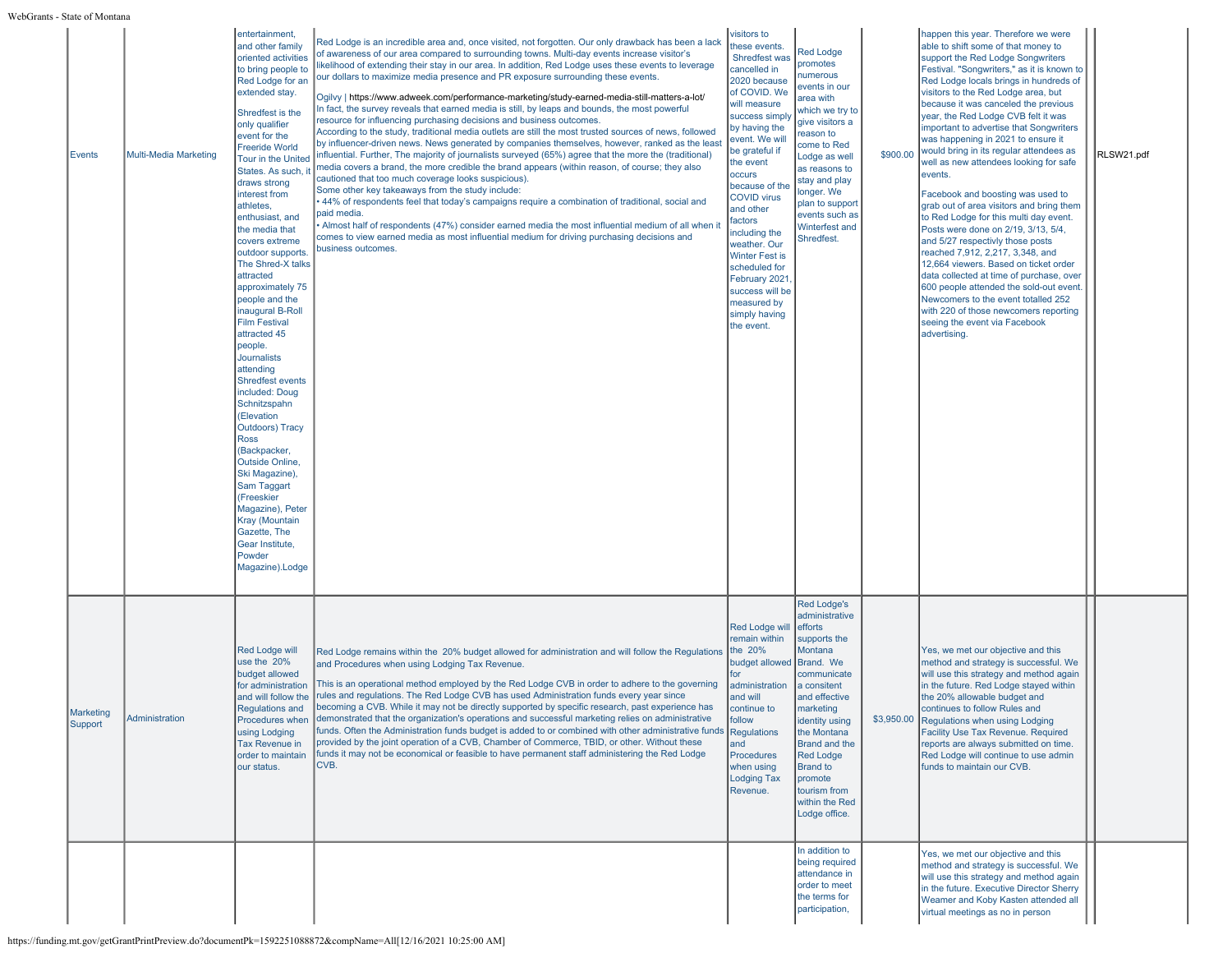WebGrants - State of Monta

| s - State of Montana        |                                              |                                                                                                                                                                                                                                                                                                                                                                                                    |                                                                                                                                                                                                                                                                                                                                                                                                                                                                                                                                                                                                                                                                                                                                                                                                                                                                                                                                                                                                                                                                                                                                                                 |                                                                                                                                                                                                                                                                                                                                                                                                                                                                                                                                                                                                                                                                          |                                                                                                                                                                                                                                                                                                                                                                                                                                                                                                                                                                                                                                                                                                    |            |                                                                                                                                                                                                                                                                                                                                                                                                                                                                                                                                                                                                                                                                                                                                                                                                                                                                                                                                                                                                                                                                                                                                                                                                                                                                                                                                                                                |  |
|-----------------------------|----------------------------------------------|----------------------------------------------------------------------------------------------------------------------------------------------------------------------------------------------------------------------------------------------------------------------------------------------------------------------------------------------------------------------------------------------------|-----------------------------------------------------------------------------------------------------------------------------------------------------------------------------------------------------------------------------------------------------------------------------------------------------------------------------------------------------------------------------------------------------------------------------------------------------------------------------------------------------------------------------------------------------------------------------------------------------------------------------------------------------------------------------------------------------------------------------------------------------------------------------------------------------------------------------------------------------------------------------------------------------------------------------------------------------------------------------------------------------------------------------------------------------------------------------------------------------------------------------------------------------------------|--------------------------------------------------------------------------------------------------------------------------------------------------------------------------------------------------------------------------------------------------------------------------------------------------------------------------------------------------------------------------------------------------------------------------------------------------------------------------------------------------------------------------------------------------------------------------------------------------------------------------------------------------------------------------|----------------------------------------------------------------------------------------------------------------------------------------------------------------------------------------------------------------------------------------------------------------------------------------------------------------------------------------------------------------------------------------------------------------------------------------------------------------------------------------------------------------------------------------------------------------------------------------------------------------------------------------------------------------------------------------------------|------------|--------------------------------------------------------------------------------------------------------------------------------------------------------------------------------------------------------------------------------------------------------------------------------------------------------------------------------------------------------------------------------------------------------------------------------------------------------------------------------------------------------------------------------------------------------------------------------------------------------------------------------------------------------------------------------------------------------------------------------------------------------------------------------------------------------------------------------------------------------------------------------------------------------------------------------------------------------------------------------------------------------------------------------------------------------------------------------------------------------------------------------------------------------------------------------------------------------------------------------------------------------------------------------------------------------------------------------------------------------------------------------|--|
| <b>Marketing</b><br>Support | <b>TAC/Governor's</b><br>Conference meetings | These meetings<br>are informative<br>and necessary for<br>us to perfom to<br>our best ability in<br>presenting a<br>strong<br>organization and<br>staying informed<br>of the rules and<br>regulations in<br>tourism.                                                                                                                                                                               | These meetings play an important role for accomplishing increased brand recognition within the<br>tourism industry. Travel time and mileage is allowed for this budget due to distances to travel to<br>meetings. With our small budget, this provides opportunities for Red Lodge to learn and grow that we<br>likely would not otherwise be able to afford.<br>This is an operational method employed by the Red Lodge CVB in order to adhere to the governing<br>ules and regulations.<br>While it may not be directly supported by specific research, past experience has demonstrated that<br>he Red Lodge CVB's operations and successful marketing relies on participation of the executive<br>director at quarterly Tourism Advisory Council Meetings whereby pertinent information is shared and<br>action is taken.<br>Past experience attending the Montana Governor's Conference on Tourism and Recreation has also<br>shown to be beneficial as a networking, training and education event. The executive director,<br>members of the board and staff have participated in meetings and conference every year the Red<br>Lodge CVB has been a CVB. | We will<br>consider this<br>nethod<br>successful if a<br>epresentative<br>from Red<br>Lodge attends<br>all four<br>neetings.                                                                                                                                                                                                                                                                                                                                                                                                                                                                                                                                             | both the TAC<br>meetings and<br>Governor's<br>Conference<br>provide<br>mportant<br>information<br>that keeps us<br>nformed on<br>tourism trends<br>updates, rules<br>and<br>regulations,<br>and provdides<br>useful<br>marketing<br>tools and<br>information on<br>opportunities<br>we might<br>otherwise<br>miss.                                                                                                                                                                                                                                                                                                                                                                                 | \$1,925.00 | meetings were offered due to COVID<br>19 restrictions.<br>TAC meetings provided staff with<br>information and a platform to engage<br>with all Regions, CVBs, MOTBD, and<br>the council members. Relationships are<br>a constant work in progress, these<br>agendas can be very informative<br>beneficial for all involved. The 2020<br>Governor's Conference was cancelled,<br>however, we look forward to the<br>Governor's Conference return next<br>year.<br>No funds were spent to attend meetings<br>as they were held virtually.<br>Red Lodge appreciates the opportunity<br>to attend Tourism Advisory Council<br>Meetings as well as the Governor's<br>Conference. This event brings industry<br>professionals together and connects<br>stakeholders and business owners.                                                                                                                                                                                                                                                                                                                                                                                                                                                                                                                                                                                             |  |
| <b>Marketing</b><br>Support | <b>VIC</b><br>Funding/Staffing/Signage       | 7% of the CVB<br>bed tax revenue<br>will be used for<br><b>VIC Staffing. Our</b><br>strategy is to<br>increase a paid<br>Staff person's<br>time<br>professionally<br>serving the public<br>by approximately<br>200 hours<br>annually from<br>which the CVB<br>will supply 85 of<br>those hours. This<br>will have a<br>significant impact<br>on the service<br>that we will be<br>able to provide. | Every year over 8,000 travelers enter the Visitor's Information Center requesting information about<br>the Area. The revenue generated by the CVB positively impacts our scope of services. We receive<br>grant from Yellowstone Country to help staff our visitor center during peak season. The CVB staffing<br>dollars will help extend our staffing through the peak season and into the shoulder season.<br>Destination Analysts   https://www.destinationanalysts.com/insights-updates/<br>66.4% of travelers rely on the opinions of in-person and/or through direct contact (email, text, etc.)<br>for travel inspiration.                                                                                                                                                                                                                                                                                                                                                                                                                                                                                                                              | Research<br>conducted by<br>the MOTBD<br>has shown that<br><b>VICs and their</b><br>staff provide a<br>vital service. It<br>is imperative to<br>have staff<br>available with<br>the tools and<br>knowledge<br>they need to<br>provide a good<br>experience to<br>the visitor.<br>Without<br>support for<br>staffing we<br>would have to<br>reduce our<br>hours.<br>We will<br>measure<br>success by<br>reporting the<br>total number o<br>visitors for the<br>grant period,<br>top 10 states<br>and number of<br>visitors from<br>those states,<br>as well as<br>hours the VIC<br>was open<br>during grant<br>period, and<br>staff hours<br>supported by<br>grant funds. | The funds will<br>be applied to<br>the fulfillment<br>component of<br>ncreasing<br>awareness,<br>group travel<br>promotion and<br>providing<br>increased<br>levels of<br>quality service<br>for Red Lodge.<br>Increasing the<br>staff time, the<br>nours of<br>operation, the<br>efficiency and<br>level of<br>knowledge the<br>Visitor<br><b>Counselors wil</b><br>provide<br>quidance to<br>mitigate and<br>dispel the<br>challenges<br>outlined. This<br>centralized<br>ulfillment<br>component wil<br>be in place to<br>assist group<br>travel<br>planners.<br>families who<br>visit in the<br>winter and the<br>secret season<br>traveler who<br>spends more<br>time, money<br>and resources. | \$1,500.00 | Yes, we met our objective and this<br>method and strategy is successful. We<br>will use this strategy and method again<br>in the future. In FY21 the VIC was<br>open, staffed and hours of operation<br>were extended to better serve the<br>needs of our customers. We were able<br>to extend our business hours from 9-5<br>(previously from 10-4) and add Sunday<br>hours which immediately enabled us to<br>extend our ability to answer the phones<br>and allowed us more working time to<br>respond to our email, and better<br>provide in person services.<br>Required reporting metrics:<br>The total number of hours the visitors<br>center was open during this grant<br>period was 1740 and staffed 1474<br>hours. Mon-Fri 9am-5pm. and Sunday<br>9am-1pm<br>CVB funds supported one staff member<br>(we had difficulty hiring a 2nd employee<br>due to the workforce crisis) who worked<br>a total of 120 hours; rate of pay<br>\$18/hour.<br>For the grant period, a total of 7406<br>visitors came into the Visitors Center.<br>The top ten states with the most visitors<br>were: MT (1078), MN (391), CO (357),<br>WI (351), ND (329), TX (300), PA<br>(242), CA (235), and FL (195), in the<br>order of most to least.<br>We will continue to use this method as<br>the VIC provides a valuable resource to<br>increase our capacity for serving<br>visitors. |  |
|                             |                                              |                                                                                                                                                                                                                                                                                                                                                                                                    |                                                                                                                                                                                                                                                                                                                                                                                                                                                                                                                                                                                                                                                                                                                                                                                                                                                                                                                                                                                                                                                                                                                                                                 |                                                                                                                                                                                                                                                                                                                                                                                                                                                                                                                                                                                                                                                                          | Opportunities<br>arise that we<br>don't always<br>foresee, such<br>as an                                                                                                                                                                                                                                                                                                                                                                                                                                                                                                                                                                                                                           |            |                                                                                                                                                                                                                                                                                                                                                                                                                                                                                                                                                                                                                                                                                                                                                                                                                                                                                                                                                                                                                                                                                                                                                                                                                                                                                                                                                                                |  |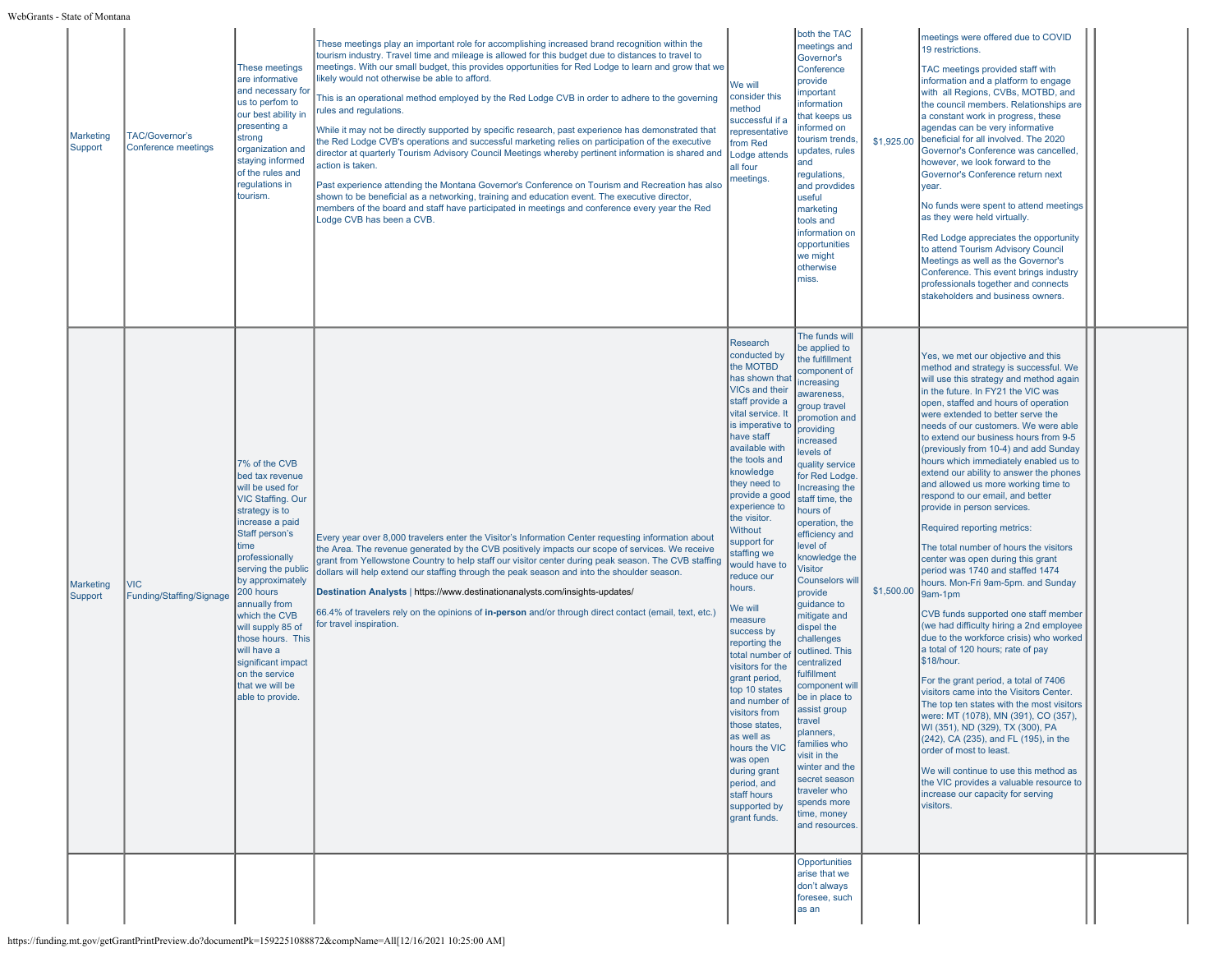| Marketing<br>Support | <b>Opportunity Marketing</b> | <b>Having money</b><br>reserved for<br>Opportunity<br>Marketing<br>prepares us to<br>take advantage of<br>prospects that will<br>protect and<br>promote Red<br>Lodge to that<br>which we cannot<br>foresee at the<br>given time. These<br>funds will also be<br>available for co-<br>operative<br>marketing<br>opportunities. Our<br>strategy is to be<br>prepared for<br>these<br>opportunities                                                                                                    | We have been working together with Yellowstone Country, the Red Lodge Tourism Business<br>Improvement District and Red Lodge Merchants and Lodging Association to better place ourselves<br>for continued collaborative opportunities.<br>Specific details of the Opportunity(ies) are not available at the time the marketing plan is<br>created/approved. Therefore, the plan will be updated once the Joint Venture projects/activity is<br>identified. Based on the organization's past experience with Opportunity(ies), we are confident in<br>dedicating marketing funds to this method.                                                                                                                                                                                                                                                                                                                                                                                                                                                                                                                                                                                                                                                                                                                         | It is difficult to<br>give<br>measurables<br>on an<br>opportunity we<br>haven't yet<br>received. In<br>general, we<br>would hope to<br>see: an<br>ncrease in<br><b>Red Lodge</b><br><b>Resort Tax</b><br>Collections<br>over the<br>previous year;<br>An increase in<br>occupied room<br>nights over the<br>previous year<br>as reported by<br><b>Red Lodge</b><br><b>TBID</b><br>collections. | opportunity to<br>showcase the<br>community or<br>to mitigate<br>negative<br>publicity from a<br>natural<br>disaster such<br>as forest fire or<br>other natural<br>disaster.<br>Opportunity<br>Marketing<br>allows us to<br>position<br>ourselves as<br><b>premier</b><br>vacation<br>destinations no<br>matter what<br>the challenge.<br>Staying in<br>front of the<br>news through<br>all modes of<br>communication<br>will provide us<br>the<br>sustainability<br>to maintain our<br>revenue. | \$2,009.87                | We were unable to participate in any<br>Opportunity Marketing. However, when<br>this method and strategy do present an<br>option our CVB is able to partake in we<br>will use it in the future and it is to our<br>advantage to include it in future<br><b>Marketing Plans.</b>                                                                                                                                                                                                                                                                                                                                                                           |                                    |
|----------------------|------------------------------|-----------------------------------------------------------------------------------------------------------------------------------------------------------------------------------------------------------------------------------------------------------------------------------------------------------------------------------------------------------------------------------------------------------------------------------------------------------------------------------------------------|-------------------------------------------------------------------------------------------------------------------------------------------------------------------------------------------------------------------------------------------------------------------------------------------------------------------------------------------------------------------------------------------------------------------------------------------------------------------------------------------------------------------------------------------------------------------------------------------------------------------------------------------------------------------------------------------------------------------------------------------------------------------------------------------------------------------------------------------------------------------------------------------------------------------------------------------------------------------------------------------------------------------------------------------------------------------------------------------------------------------------------------------------------------------------------------------------------------------------------------------------------------------------------------------------------------------------|------------------------------------------------------------------------------------------------------------------------------------------------------------------------------------------------------------------------------------------------------------------------------------------------------------------------------------------------------------------------------------------------|--------------------------------------------------------------------------------------------------------------------------------------------------------------------------------------------------------------------------------------------------------------------------------------------------------------------------------------------------------------------------------------------------------------------------------------------------------------------------------------------------|---------------------------|-----------------------------------------------------------------------------------------------------------------------------------------------------------------------------------------------------------------------------------------------------------------------------------------------------------------------------------------------------------------------------------------------------------------------------------------------------------------------------------------------------------------------------------------------------------------------------------------------------------------------------------------------------------|------------------------------------|
| Publicity            | <b>Fam Trips</b>             | We will invite<br>media, meeting<br>planners, group<br>organizers and<br>social influencers<br>to Red Lodge with<br>the goal of<br>extended visits<br>and<br>press. Networking<br>opportunities will<br>be seized at<br>every opportunity<br>to build solid<br>relationships with<br>journalists and<br>social media<br>$influences -$<br>targeting those<br>that offer insight<br>or leads including<br>adventure,<br>history, culture,<br>recreation and<br>food and<br>beverage<br>publications. | Visitors attending meetings, weddings, conventions or other group activities, will return for an<br>extended visit - if they have a good first experience.<br>Ogilvy   https://www.adweek.com/performance-marketing/study-earned-media-still-matters-a-lot/<br>In fact, the survey reveals that earned media is still, by leaps and bounds, the most powerful<br>resource for influencing purchasing decisions and business outcomes.<br>According to the study, traditional media outlets are still the most trusted sources of news, followed<br>by influencerdriven news. News generated by companies themselves, however, ranked as the least<br>influential. Further, The majority of journalists surveyed (65%) agree that the more the (traditional)<br>media covers a brand, the more credible the brand appears (within reason, of course; they also<br>cautioned that too much coverage looks suspicious).<br>Some other key takeaways from the study include:<br>• 44% of respondents feel that today's campaigns require a combination of traditional, social<br>and paid media.<br>• Almost half of respondents (47%) consider earned media the most influential medium of all<br>when it comes to view earned media as most influential medium for driving purchasing<br>decisions and business outcomes. | We will track<br>the number of<br>influencers,<br>groups and<br>meetings as<br>well as all<br>mentions in<br>press and<br>social media.                                                                                                                                                                                                                                                        | Red Lodge is<br>an incredible<br>area and, once<br>visited, not<br>forgotten. Our<br>only drawback<br>has been a<br>lack of<br>awareness of<br>our area<br>compared to<br>surrounding<br>towns. We<br>have found<br>that the more<br><b>influencers</b><br>and group<br>organizers we<br>can get to Red<br>Lodge to<br>experience all<br>we have to<br>offer, the more<br>good press we<br>receive.                                                                                              | \$3,000.00<br>\$33,539.87 | Yes this method and strategy are<br>successful and we met our objective.<br>We will use this method and strategy in<br>the future.<br>1. Nate & Chelsea Day:<br>somedayilllearn<br>Earned Media: Facebook, Instagram,<br>Youtube, somedayilllearn.com<br>https://somedayilllearn.com/the-best-<br>small-town-in-montana/<br>2. Connor Ryan/Patagonia, Patagonia<br>crew (film and photographer), Micheli<br>Oliver/Patagonia, Pete "Petey"<br>Gannon/Red Lodge Fire Rescue<br>Earned Media: Facebook, Instagram,<br>Youtube, patagonia.com<br>https://fb.watch/8CT8VnEaN2/<br>https://www.patagonia.com/stories/cold-<br>smoke-hot-shot/story-101491.html | <b>Itineraries Day</b><br>Ryan.pdf |

# *Markething Method Evaluation Attachments*

Attachment 1 **Attachment 1** [Red Lodge FY21 B2A w Pie Chart Final.xlsx](https://funding.mt.gov/fileDownload.jsp?filename=1635358000114_Red+Lodge+FY21+B2A+w+Pie+Chart+Final.xlsx)

**Attachment 2**

**Attachment 3**

https://funding.mt.gov/getGrantPrintPreview.do?documentPk=1592251088872&compName=All[12/16/2021 10:25:00 AM]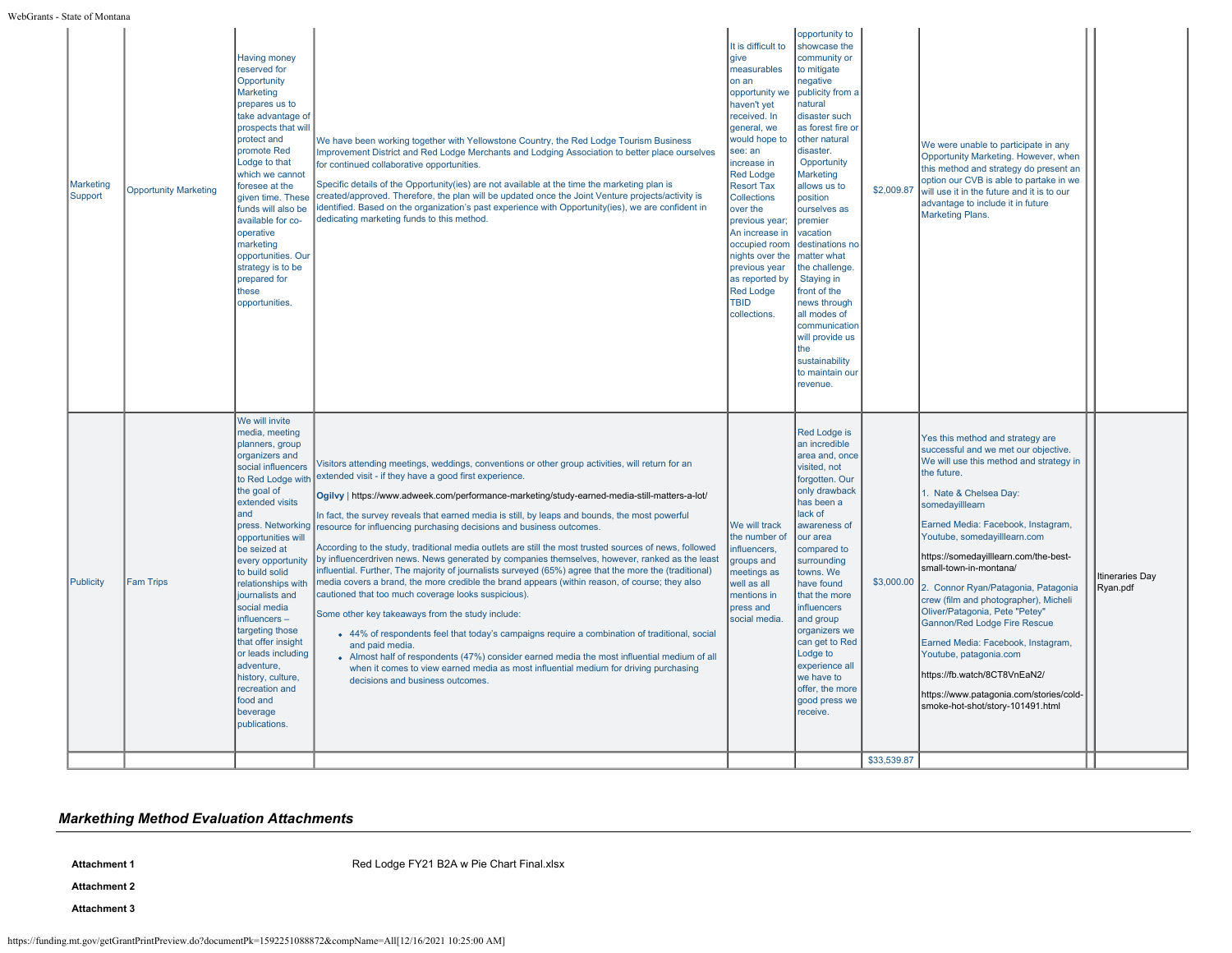|  | WebGrants - State of Montana |  |  |
|--|------------------------------|--|--|
|--|------------------------------|--|--|

| <b>Attachment 4</b>  |  |  |
|----------------------|--|--|
| <b>Attachment 5</b>  |  |  |
| <b>Attachment 6</b>  |  |  |
| <b>Attachment 7</b>  |  |  |
| <b>Attachment 8</b>  |  |  |
| <b>Attachment 9</b>  |  |  |
| <b>Attachment 10</b> |  |  |

# *Marketing Method Budget*

| <b>Marketing Segment</b> | <b>Marketing Method</b>              | Bed tax funded budget | Non bed tax funded budget (optional) |
|--------------------------|--------------------------------------|-----------------------|--------------------------------------|
| Consumer                 | Electronic Adv - Newsletter, E-blast | \$1,200.00            | \$0.00                               |
| Consumer                 | <b>Travel Guide</b>                  | \$1,550.00            | \$0.00                               |
| Consumer                 | <b>Joint Ventures</b>                | \$0.00                | \$0.00                               |
| Consumer                 | <b>Printed Material</b>              | \$6,360.00            | \$0.00                               |
| Consumer                 | <b>Print Advertising</b>             | \$8,900.00            | \$0.00                               |
| Consumer                 | Online/Digital Advertising           | \$3,000.00            | \$0.00                               |
|                          |                                      | \$21,010.00           | \$0.00                               |
| Events                   | Multi-Media Marketing                | \$500.00              | \$0.00                               |
|                          |                                      | \$500.00              | \$0.00                               |
| <b>Marketing Support</b> | Administration                       | \$6,708.87            | \$0.00                               |
| Marketing Support        | TAC/Governor's Conference meetings   | \$0.00                | \$0.00                               |
| Marketing Support        | VIC Funding/Staffing/Signage         | \$1,500.00            | \$0.00                               |
| <b>Marketing Support</b> | Opportunity Marketing                | \$789.00              | \$0.00                               |
|                          |                                      | \$8,997.87            | \$0.00                               |
| Publicity                | Fam Trips                            | \$3,032.00            | \$0.00                               |
|                          |                                      | \$3,032.00            | \$0.00                               |
|                          |                                      | \$33,539.87           | \$0.00                               |

# *Miscellaneous Attachments*

| Description                | <b>File Name</b> | <b>File Size</b> |
|----------------------------|------------------|------------------|
| Marketing Budget Pie Chart | PieChart.pdf     | 275 KB           |
| Marketing Budget Pie Chart | PieChart.pdf     | 275 KB           |

# *Reg/CVB Required Documents*

| <b>Description</b>        | <b>File Name</b>       | <b>File Size</b> |
|---------------------------|------------------------|------------------|
| $\blacksquare$            |                        |                  |
|                           |                        |                  |
| <b>FY21 Required Docs</b> | FY21 Required Docs.pdf | 463 KB           |
|                           |                        |                  |